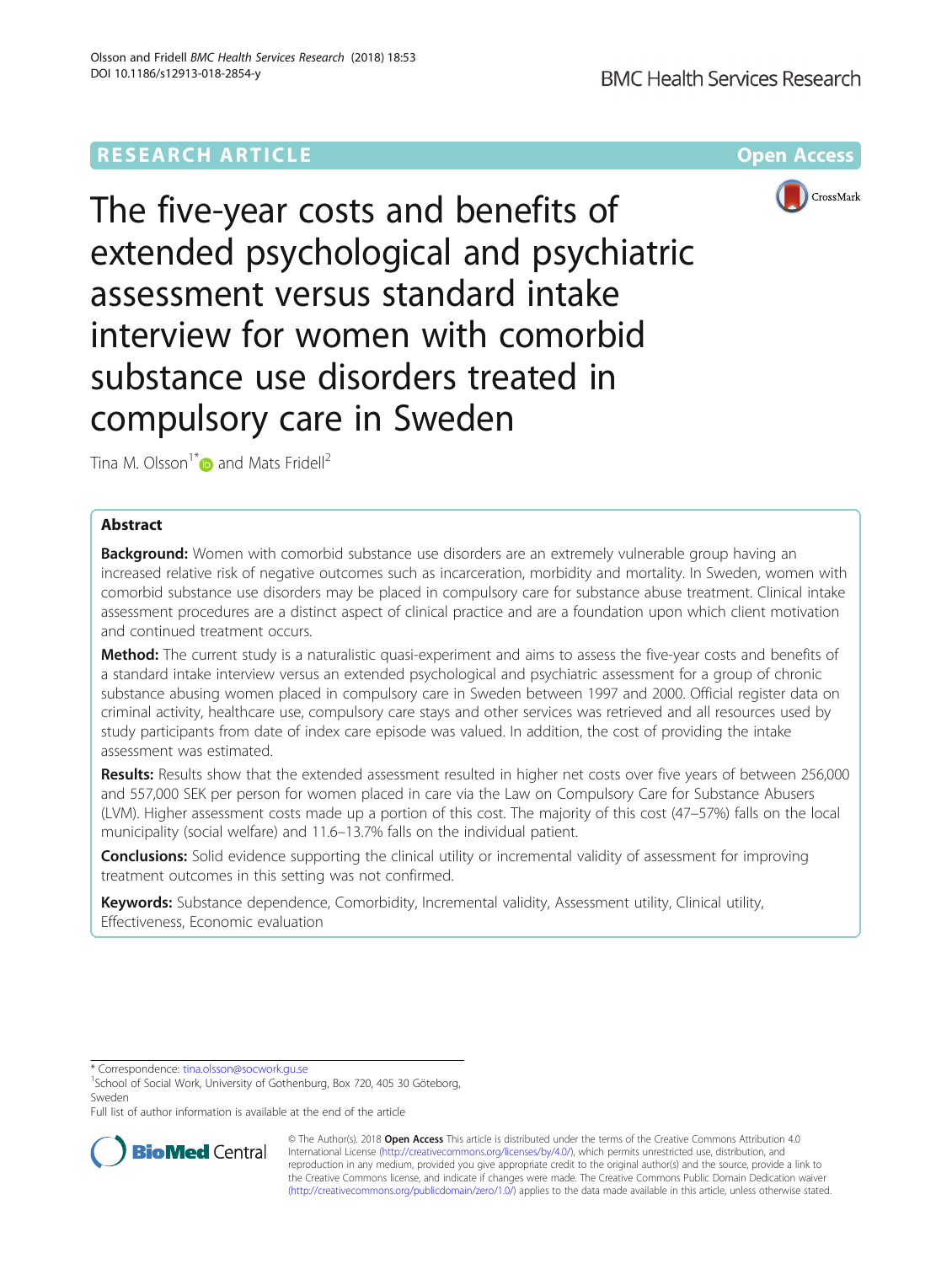### Background

Substance abuse and dependence is among the most prevalent, deadly and costly of health problems worldwide [\[1](#page-10-0)–[4](#page-10-0)]. Clinical, epidemiological and general population studies repeatedly find that substance use disorders and psychiatric disorders co-occur in the general population and in treat-ment populations at higher than chance levels [\[5](#page-10-0)–[8](#page-10-0)]. This clinical burden results in substantial individual suffering as measured for example by reductions in quality of life and disability adjusted life years [\[2,](#page-10-0) [9](#page-10-0)] as well as generating considerable costs for individuals and society [\[10](#page-10-0)–[12](#page-10-0)].

Women with a comorbid substance abuse and psychiatric disorder have an increased relative risk of incarceration when compared with both general population women and men with comorbid substance abuse and psychiatric disorders [\[13,](#page-10-0) [14\]](#page-10-0). Research on comorbid substance use and psychiatric disorders among incarcerated populations shows that the majority of inmates worldwide suffer from a comorbid disorder [[13,](#page-10-0) [15](#page-10-0)–[17](#page-10-0)] and that the rate of mental health problems among prison populations is consistently higher than that found in the community [\[18](#page-10-0)–[22](#page-10-0)] leading commentators to wonder if individuals with comorbid disorders are being given appropriate treatment or if they are instead being systematically criminalized [\[17](#page-10-0)]. In addition, comorbidity in substance dependent populations leads to increased risk for somatic and psychiatric health ailments, reduced social functioning and premature mortality [[23](#page-10-0)–[26](#page-11-0)]. In Sweden, women make-up approximately 25% of the substance abusing population and are over represented in treatment cohorts [\[27](#page-11-0)]. Understanding the clinical implications of routine services for substance abusing patients on important outcomes such as healthcare and criminal justice system involvement is paramount for future attempts to treat this vulnerable population.

Most individuals placed in compulsory care for substance abuse treatment in Sweden undergo a standard intake interview at admission (DOK, ADAD or ASI) and may undergo an extended psychological and psychiatric assessment (extended assessment). Intake and assessment procedures are distinct and unique aspects of clinical practice and consist of collecting various pieces of information on individual patients from various sources e.g., [\[28](#page-11-0), [29\]](#page-11-0). Standard intake interviews and assessment procedures inform clinical practice and should be used to describe current functioning, select treatment goals, and provide feedback to individual clients c.f., [\[29](#page-11-0)–[32\]](#page-11-0). Assessment of individuals placed in compulsory care in Sweden is intended to be the foundation upon which client motivation and continued treatment occurs. It is intended to provide a welldocumented and thoroughly thought through plan for treatment [[33](#page-11-0)]. Another important aim of assessment is to avoid referring clients to treatment interventions which could be unsuitable or harmful. Implicit in the decision to collect data from multiple sources is the notion that doing so translates into improved client outcomes that may outweigh the added cost of the additional data collection or add information which could guide further clinical activities  $[34, 35]$  $[34, 35]$  $[34, 35]$  $[34, 35]$ . Over the past 15 years there has been an increased interest in collecting background data and carrying out diagnostic assessment as well as understanding if these would be gains outweigh the additional costs associated with clinical assessment.

The clinical utility [[36,](#page-11-0) [37\]](#page-11-0) of assessment has been repeatedly called into question. While there is in some cases strong empirical evidence supporting the predictive validity of standardized interviewing procedures e.g., psychological testing; [\[29\]](#page-11-0), the clinical utility as well as the incremental validity (added benefit) of these procedures is all but unknown [\[28,](#page-11-0) [30,](#page-11-0) [34,](#page-11-0) [38,](#page-11-0) [39\]](#page-11-0). The purpose of this study, therefore, is to assess the incremental validity of a standard intake interview versus an extended psychological and psychiatric assessment by empirically investigating the costs and benefits generated over a five-year follow-up period for a group of chronic substance abusing women placed in compulsory care in Sweden between 1997 and 2000.

Healthcare costs, crime costs, and productivity losses are consistently identified in international research as the largest contributors to the economic costs of substance abuse [\[10,](#page-10-0) [11](#page-10-0), [40](#page-11-0), [41\]](#page-11-0). Distinct aspects of intervention and treatment, such as assessment, within the real world of substance abuse treatment are ultimately aimed at reducing substance use, improving levels of overall functioning and health, and or improving public safety and crime outcomes [[42](#page-11-0), [43\]](#page-11-0). These methods have the potential of not only improving the lives of individuals but of providing benefit to society through a reduction in healthcare costs, crime costs and productivity losses. This potential, however, is not a given and care must be taken in empirically assessing the extent to which policy impacts individual, population, and system health.

The current study is the fourth and final study in a series of economic studies of this group. The first study investigated the long-term pattern of criminal justice system involvement and costs incurred over a 30-year period for this group [[44](#page-11-0)]. The second study investigated productivity losses associated with criminal behavior for this group  $[45]$  $[45]$ . The third study described the group's use of direct healthcare resources and related productivity losses over a 32-year period  $[46]$  $[46]$ . The current study aims to answer the following question:

 What are the five-year incremental costs and benefits of extended assessment compared to standard intake interviews for chronic substance abusing patients?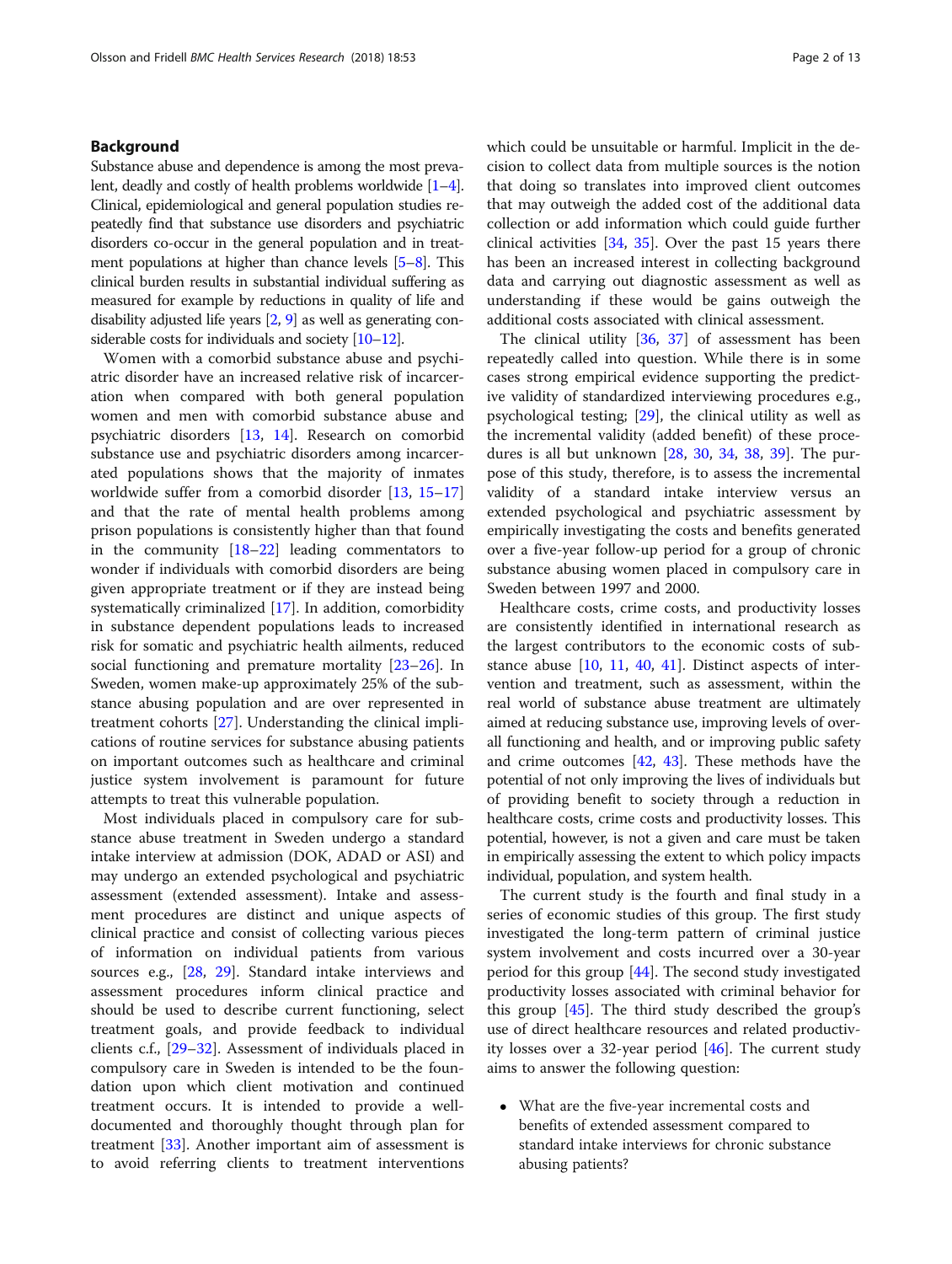### Method

### Design

The economic evaluation is based on a quasi-experiment with natural allocation between a group receiving a standard intake interview (standard practice) and a group receiving the extended psychological and psychiatric assessment. Assessment of baseline characteristics between the groups receiving the standard intake interview and extended assessment at intake was completed on a range of variables. Full details of these analyses are reported elsewhere [[47,](#page-11-0) [48\]](#page-11-0). Briefly, psychosocial variables, treatment history variables, diagnostic variables, substance abuse variables, criminal involvement, as well as family characteristics and history were compared and assessed. As original background data was not available for the current study, significant differences in the above variables are re-reported. Importantly, no differences were found in those analyses in groups at baseline on the outcomes assessed here. The long-term outcomes reported in this study are based entirely on official register data. In the current study, the standard t-test is used to assess differences between groups on all resources used over the 5-year follow-up period. Statistical differences are then valued monetarily. Differences in costs or benefits between groups are assessed using the standard t-test. Absent statistical differences on resource use in the measured outcome areas, subsequent benefits are valued at zero.

### Setting

### Compulsory Care in Sweden

In Sweden, youth with serious psychosocial problems and adult substance abusers can be remanded to compulsory care. Individuals are admitted to compulsory care under the Law on Compulsory Care for Substance Abusers (LVM, act 1988:870) or The Care of Young Persons Act (LVU, act 1990:52). According to the LVU, "A care order is to be issued, if the young person exposes his health or development to a palpable risk of injury through the abuse of addictive substances, criminal activities, or some other socially degrading behavior." (LVU, act 1990:52, section 3). Youth can also be taken into care under the LVU due to neglect or chaotic circumstances in the family. Under Section 4 of the LVM, a court can order compulsory care for a person whose health is deemed to be at risk, or who may be placing others at risk, and who is considered to need assistance in order to discontinue substance use. The LVM and LVU acts are unrelated to penal code or laws of psychiatric care. Social welfare, or, more rarely, police, family members or a general practitioner can report patients to the court. Within 8 days after report, an assessment of need for treatment or physician evaluation must be completed, and court hearings proceed. Care orders are implemented in specially certified institutions, under the authority of the National Board for Institutional Care (SiS). The clinical services that are provided to individuals placed in compulsory care are not specified by the LVU or the LVM but are based on clinical decisions made within the institutional environment following intake and assessment. There are currently 36 SiS institutions nationwide. Upon entry into compulsory care, all individuals undergo a standard intake interview. The local social welfare administration, however, can request SiS to conduct an extended assessment in addition to the standard intake interview. The number of women undergoing compulsory care annually in Sweden is approximately 650–700 [[49\]](#page-11-0).

### Lunden

Lunden is a 21-bed SiS-run inpatient compulsory care residential treatment unit. The institution has 12 beds for adult women and 9 beds for female youth under 20 years of age. Lunden has a national catchment area. At the time of this study, the treatment unit was reserved for treatment of women exclusively, with a focus on women's issues and drug addiction. The unit employs a range of clinical and administrative staff [\[50](#page-11-0)–[52\]](#page-11-0).

#### Subjects

All patients admitted to Lunden from January 1, 1997 to December 31, 2000  $(n = 227)$  were consecutively included in the cohort followed in this study. Participants were followed from intake to 5-years post intake. At intake, 92 of the women (40.5%), were remanded to compulsory care via the LVU and 135 (59.5%) to compulsory care via the LVM. All participants completed the standard intake interview and a subsample of participants  $(n = 130)$  underwent an extended psychological and psychiatric assessment in addition to the standard intake interview. Although women were remanded to care and subsequently entered into the study due to their substance abuse, it was found after entry into the study that a total of 78% of the women had at least one personality disorder according to SCID-II DSM-IV; [[53](#page-11-0)] interviews, and 42% had an axis I disorder in addition to the substance use diagnoses. The diagnostic spectrum of psychiatric problems in this cohort is one of major comorbid diagnosis with personality disorder (78%), anxiety- and depressive disorders (36%), and, to a lesser degree, psychoses (Schizophrenia 5% and substance related psychosis 15%) [[8,](#page-10-0) [47,](#page-11-0) [48\]](#page-11-0). The main drug used by participants prior to admission was stimulants, mainly amphetamine (51%), opiates, mainly heroin (35%), alcohol (7%), or other drugs (all  $<$  3%). This pattern of poly-substance use is common for clinical samples of drug dependent populations in Sweden. Unique to this sample was that 93% used primarily narcotic drugs while a diagnosis of alcohol dependence was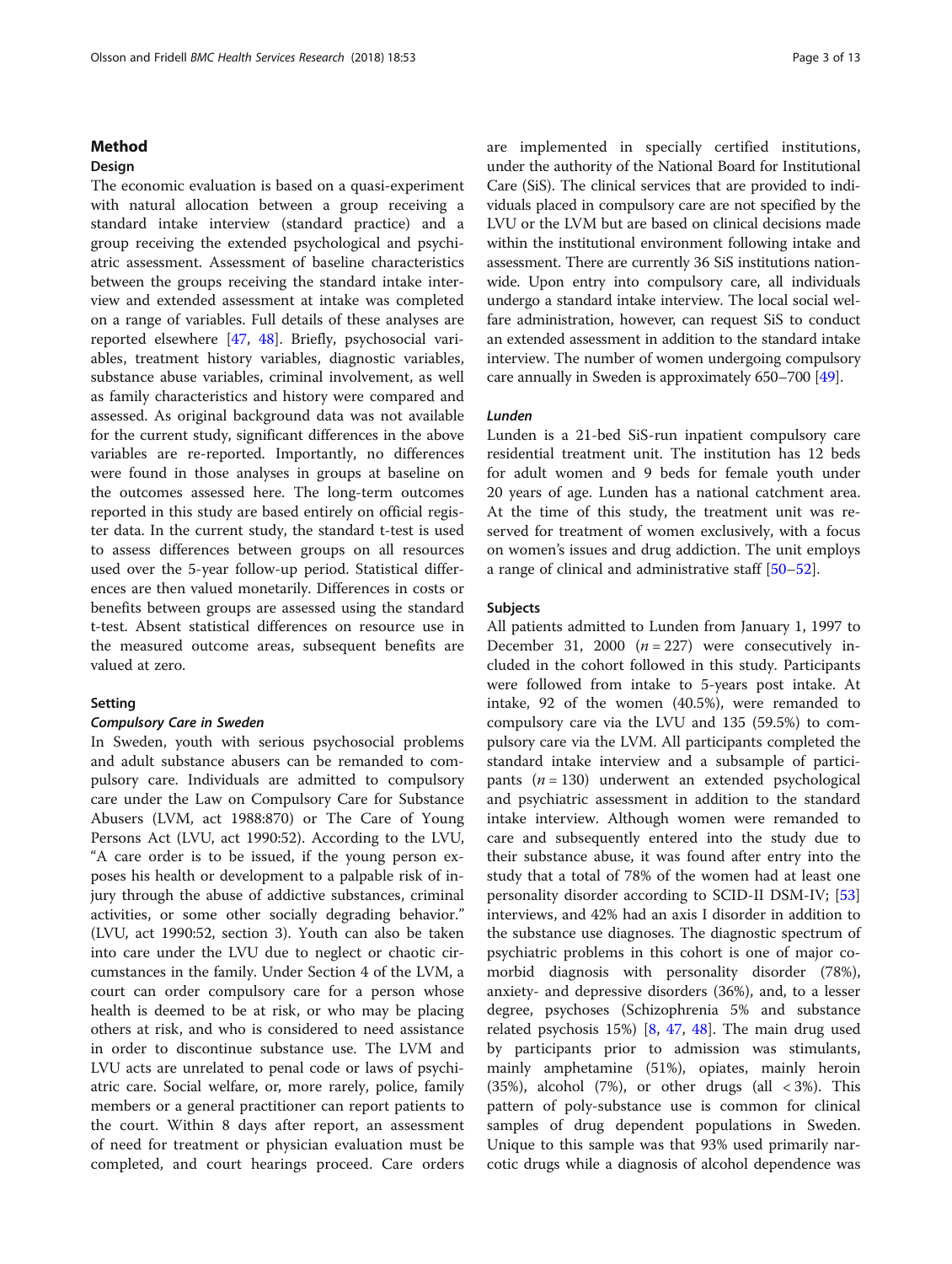less common (9%) [\[47\]](#page-11-0). The cohort followed in this study can be characterized as one with severe and long lasting psychiatric disorders, social problems and a chronic substance abuse with a relatively small number of patients with psychosis. The mean age of the subjects at intake to treatment was 18.7 years for the LVU subjects (range: 16–20) and 26.7 for the LVM subjects (range:  $18-43$ ) [[47](#page-11-0), [48](#page-11-0)]. Of the women followed in this study, 92.9% have been charged for at least one crime [[44,](#page-11-0) [48,](#page-11-0) [51](#page-11-0)] and 22 (9.7%) died during the 5-year followup period, prior to January 1, 2007 (4 LVU; 18 LVM) (4.3%LVU, 13.3% LVM) at the average age of 34.5 years. In the cases of premature death, cause of death as reported in forensic autopsy reports was substance use in 18 cases and somatic disease in four cases.

### Procedure

All individuals remanded to compulsory care are assigned to a facility through a central placement office in Stockholm, Sweden. Individuals are placed in institutions nationwide based on availability and services offered. All women placed at Lunden during the period under review were consecutively included in the study. At intake, all women go through detoxification/abstinence treatment and then complete the standard intake interview. A sample of women received the extended psychological assessment as per request from their local municipal case worker. SiS, Lunden, and/or research staff had no influence on whether an individual was placed at Lunden or whether they subsequently received a standard intake interview alone or an extended psychological assessment.

#### Cost: Standard intake interview

Information on the time demands of all SiS staff for completion of the standard intake interview was collected directly from SiS. Time was valued using Statistics Sweden (2014) salary statistics across Sweden by title.

### LVU

For the women mandated to compulsory care via the LVU, the standard intake interview is based on the Adolescent Drug Abuse Diagnosis ADAD, [\[54](#page-11-0)]. This questionnaire is used in all LVU cases in SiS institutions nationwide. The ADAD covers nine substantive areas: somatic health, education, work and leisure time, friends, family, mental health, criminal behavior, alcohol and drug use. The ADAD is carried out through interview. All interviewers are trained in the use and properties of the instrument. The instrument has been validated on Swedish samples [[55\]](#page-11-0).

### LVM

All women mandated to compulsory care via the LVM complete the Swedish developed evaluation and docu-mentation system [DOK, [[56\]](#page-11-0); c.f. Addiction Severity Index ASI]. The instrument is implemented in all LVM cases in SiS institutions nationwide. DOK covers nine substantive areas: background, work, alcohol and drug use, treatment history, somatic health, mental health, criminal activity, agency and other treatment contacts, and help and support.

#### Cost: Extended psychological and psychiatric assessment

A subsample of 130 women (52 LVU, 78 LVM) (57%; 56% LVU; 57% LVM) underwent the extended psychiatric and psychological assessment upon referral to SiS. Information on the time demands for completion of the extended assessment was collected directly from SiS. Time was valued using Statistics Sweden (2014) salary statistics across Sweden by title.

#### LVU extended psychological and psychiatric assessment

For LVU placed adolescents, the extended psychological assessment was carried out by combining data from interviews, professional assessment and psychological testing, and continuous observation during an eight to tenweek period. Assessment teams carry out LVU extended assessments. The assessment coordinator had a coordinating role and the psychologist conducted interviews and tests in collaboration with a part-time visiting psychiatrist. The assessments were carried out in close collaboration with the referring social welfare agency. The assessment's starting point was the standard intake interview complemented by clearly defined assessment questions with clear application to service need, education, and the immediate situation regarding social and psychological problems. Ongoing feedback on the assessment process and assessment results was reported by the assessment team to the adolescent, his or her parent/guardian(s) as well as to the referring social welfare agency.

In addition to the areas covered in the standard intake interview, the extended assessment includes information collected on behavioral observations in the institutional environment, interviews with family members and other members from the adolescent's network, psychological assessment, neuropsychological assessment, autism spectrum assessment, and other common child and adolescent diagnostics. Evaluation is made on the individual's general aptitude; personality disorders; criminal behavior; ADHD, autism, and other diagnoses; anxiety, anger, conduct disorders, depression and self-esteem; evaluation of statements from family and other close contacts and childhood experiences.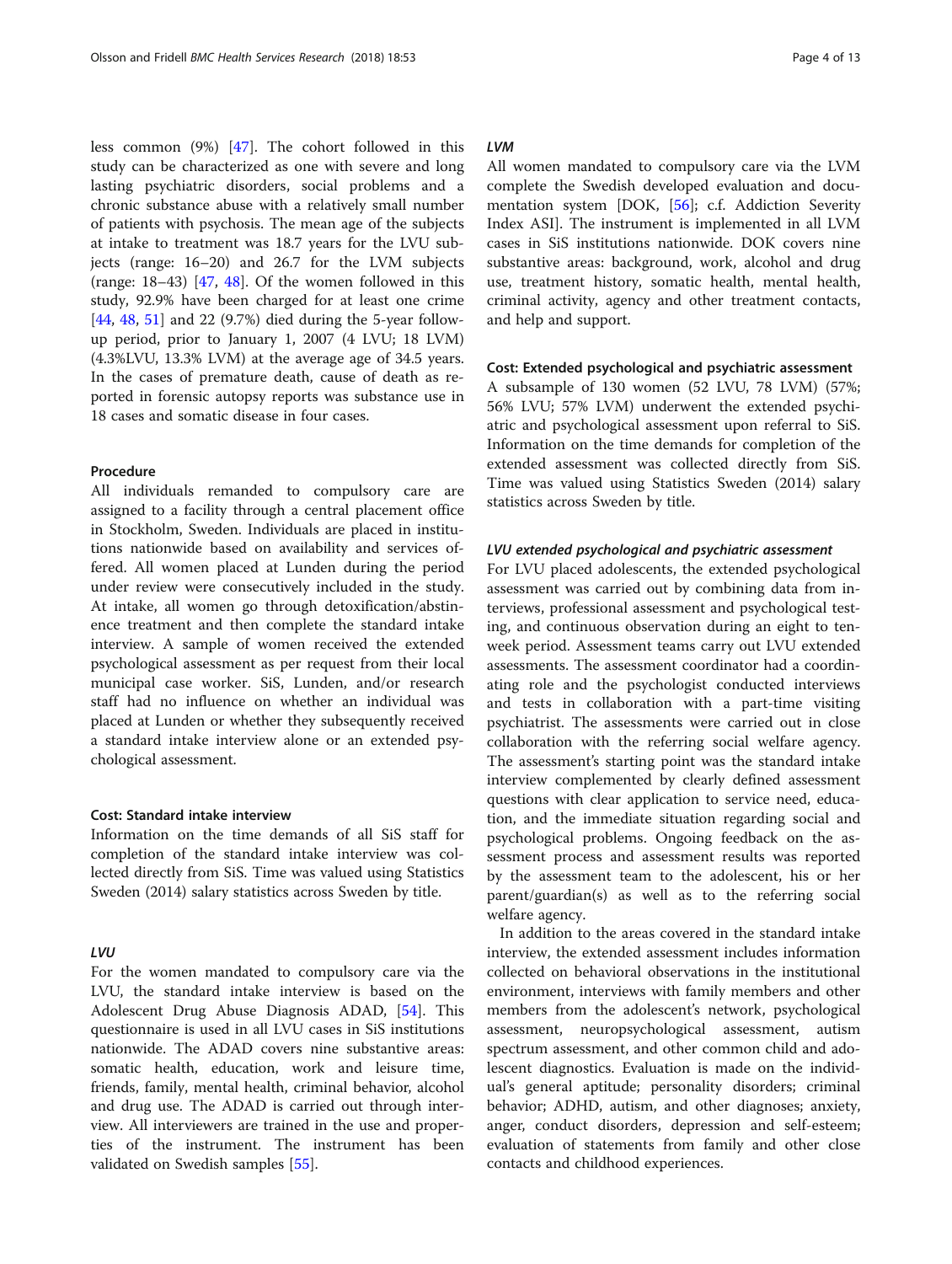The following standardized tests and psychiatric assessment instruments were used when there was clinical indication of a given problem. All tests have been validated on Swedish groups and were selected according to the norms and standards relevant to each age group. For all tests, Swedish translations were used. Although the most recent version of the instrument is referenced below, earlier versions may have been in used at the time of this study:

- 1. Wechsler Intelligence Scale for Children, 4th edition (WISC-IV). Intelligence test for children aged 6–16; or the Weschsler Adult Intelligence Scale, 4th edition (WAIS-IV). Intelligence test for individuals aged 16–90; [[57,](#page-11-0) [58](#page-11-0)].
- 2. Delis Kaplan Executive Function System D-KEFS, [\[59](#page-11-0)]. Assesses executive function in individuals aged 8–89 years. In addition, attention problems in individuals aged 6+ years were assessed using Conners' Continuous Performance Test II, version 5 CPT II V.5, [\[60\]](#page-11-0). Test of Variables of Attention (TOVA) was used as an alternative to CPT II [[61](#page-11-0)].
- 3. Wisconsin Card Sorting Test (WCST). Assesses perseveration and abstract reasoning [\[62\]](#page-11-0).
- 4. Rey Complex Figure Test and Recognition Trial (RCFT). Assess visuospatial ability and visuospatial memory in individuals aged 6–89 years [\[63](#page-11-0)].

#### LVM extended psychological and psychiatric assessment

For LVM placed women, the extended assessment was carried out by way of information collection, clinical interviews, psychological and psychiatric assessments and tests, psychological tests and continuous observation in the institutional environment over an eight to ten-week period. Assessment teams may consist of a social worker, physician or nurse, psychologist, or part-time visiting psychiatrist. The psychologist or psychiatrist conducted the clinical interviews and testing in collaboration with the assessment team. The assessment findings were shared with the referring social welfare agency and the patient being assessed received ongoing feedback regarding progress and results.

In addition to the areas covered in the standard intake interview, the extended assessment included behavioral observations in the institutional environment, psychological assessment, and neuropsychological assessment. Depending on the presenting problems of the patient, the structured test battery included the WAIS-IV [[58\]](#page-11-0), D-KEFS, CPT II V.5 [[59\]](#page-11-0) or alternatively TOVA  $[61]$  $[61]$ , WCST  $[62]$  $[62]$  $[62]$ , and the RCFT  $[63]$ . In addition, the Wechsler Memory Scales WMS III, [[58](#page-11-0)] were used to measure adult memory, the Rey Auditory Verbal Learning Test RAVALT; [[64](#page-11-0)–[66\]](#page-11-0) or the Claeson-Dahls intelligence and memory test [\[67\]](#page-11-0) was used to

measure immediate recall, and the Structured Clinical Interview for DSM IV, axis II SCID II; [[68](#page-11-0)] was used to diagnose axis II personality disorders. The LVM assessment and its impact on treatment planning has been investigated previously [\[32\]](#page-11-0).

### Benefits: Behavioral effects Crime outcomes

The estimation of longitudinal criminal justice system (CJS) resource use and costs for this group of women has been detailed elsewhere [\[44](#page-11-0), [45](#page-11-0)]. Briefly, official register data was collected which included information on criminal charges, prosecutions, sentencing and institutional care following criminal behavior for the period under review. The number of crimes committed per participant during the period under review was recorded and tested for differences between groups. Resource use could be estimated for eight types of crimes: violent crimes including robbery; other crimes toward the person; theft and larceny; narcotics offenses; traffic offenses; vandalism and other property crimes; fraud; and other crimes. Resource use impacting six actors in the CJS were included: police, prosecutors, court system, prison and probation services, psychiatric care, and state institutions for juvenile detention and care of adult substance abusers. In addition, productivity loss as a result of incarceration and homicide as well as tangible and intangible victim costs were included in crime cost estimates.

### Healthcare outcomes

The estimation of longitudinal hospital care resource use and costs for this group has been detailed elsewhere [[46\]](#page-11-0). Briefly, official register data was collected which included information on hospital inpatient and outpatient care by primary diagnosis (ICD, international classification of diseases) for the period under review. The cost per patient per primary diagnosis (ICD-10) was valued using national data from Sweden's cost per patient database (KPP). In addition, productivity losses due to inpatient stays and lost life were included.

### Compulsory care outcomes

Data regarding women placed in compulsory care under the LVM were retrieved reporting the dates of index care (study intake), placement and discharge. According to the Swedish National Board for Institutional Care [\[33](#page-11-0)], 70% of the cost of placing individuals via the LVM was financed by charging the municipal social services directly. In 2010, the average daily cost for placement via the LVM was 5025 SEK. For the LVU group, data was retrieved regarding the date of index care. No information was available, however, regarding the discharge date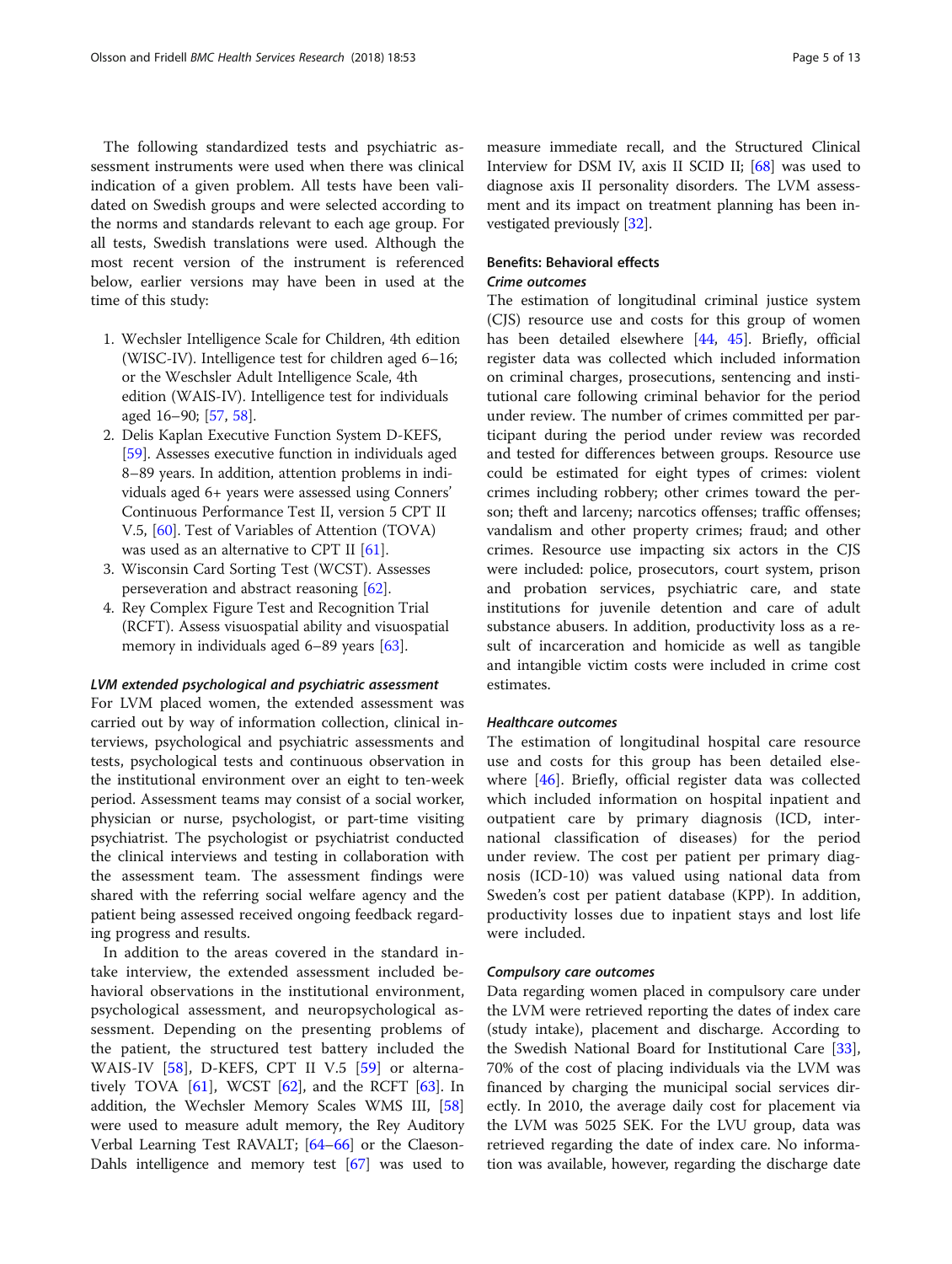for patients receiving LVU services. According to SiS the average length of stay (LOS) for girls in compulsory care and placed via the LVU was 129 days and the daily cost for placement of girls who received compulsory care via the LVU was 7407 SEK during 2010, 67% of which was financed by charging the municipal social services directly (ibid.).

#### Paragraph-27 care

For women placed via the LVM, the goal of treatment is to transition individuals as quickly as possible from institutional care to more open forms of treatment outside of the state institution. This is referred to as paragraph-27 care. Paragraph-27 care can take on many forms and can be offered as a placement intervention such as placement at a group home or foster home or may be offered as a non-placement intervention such as counseling support for example. These interventions are provided by the municipal social services with support (oversight) from SiS. Information on the costs of services provided within the municipal social services is difficult to obtain, as this data is not routinely tracked as part of on-going municipal record keeping [[69](#page-11-0)–[71](#page-11-0)]. Therefore, estimates of the unit cost of providing various forms of prevention and intervention activities within the municipal social services in Sweden are taken from two prior studies [[69,](#page-11-0) [70\]](#page-11-0) and applied to resource use data collected on the LVM group followed in this study. The average unit cost applied for paragraph-27 care was as follows: group home placement 3322 SEK, foster home placement 1373 SEK, non-placement services 665 SEK, SiS oversight 625 SEK.

#### **Productivity**

There are several methods available for estimating productivity loss [[72,](#page-11-0) [73](#page-11-0)]. Changes in productivity in this study are valued using the human capital approach [[74\]](#page-11-0) and as such follows the methodology used in prior studies of this group [[44](#page-11-0)–[46\]](#page-11-0). This approach values changes in productivity as the present value of lost (or freed) time according to the market wage. The potential impact on individual productivity as estimated by changes in compulsory care stays is valued using the average monthly wage for women across Sweden by age in 2010 [\[75](#page-11-0)]. Changes in productivity are presented separately in the cost-benefit analysis and may, therefore, be removed or amended by the interested reader.

#### Cost-benefit analysis

Differences in costs and benefits of extended psychological and psychiatric assessment are tested using the standard *t*-test. Statistically significant differences are

aggregated by way of the basic economic equation for calculating net present value (NPV) as follows:

$$
NPV_{intake} = \sum_{t=intake}^{N} \frac{B_t}{(1+i)^t} - \sum \frac{C_t}{(1-i)^t}
$$

In this model, NPV is equal to the value of the significant effects per participant  $(B)$  during a given year  $(t)$ minus the cost for providing the extended psychological and psychiatric assessment per participant (C) during a given year. These values are measured from the day that the individual entered the study and was assigned to an assessment group and five years forward  $(N)$ . Future costs and benefits are discounted back to the day that an individual entered the study with help of a discount rate  $(i)$ . Due to the theoretical variation in choice of discount rate, all results are presented without discounting as well as with a 3.5% discount rate as recommended by Moore, Boardman, Vining, Weimer, & Greenberg (2004) [[76](#page-12-0)]. In this analysis, results are presented from three perspectives: participants, others and society.

#### Currency, inflation, and time effects

Cost estimates were calculated in Swedish crowns (SEK) and reported to the nearest 1000 SEK (100 SEK for values under 1000 SEK). For comparison purposes, the purchasing power parity (PPP) based exchange rate in 2010 was 9.03 SEK = 1.00 US Dollar = 0.76 Euro [\[77](#page-12-0)]. Unit costs are estimated for year 2010 and applied to resource use at the individual level. Unit costs for paragraph-27 care were inflated from estimated values [[69,](#page-11-0) [70](#page-11-0)] using the change in service price index (TPI:  $2005 = 100$ ;  $2006 = 101$ ;  $2007 = 103$ ;  $2010 = 109$ ; Statistics Sweden, 2013).

#### Sensitivity analysis

The benefit estimate as reported in this study was further assessed using the non-parametric bootstrap [\[78](#page-12-0)]. Here, the sample was first stratified and then a random sample was drawn 1000 times from the range of individual benefit estimates to arrive at an empirical estimate of total benefit.

### Results

### Differences in baseline characteristics

Few differences were found between the groups of women that received the standard intake interview compared to the extended psychological assessment at intake. In the LVM group, the women that received an extended psychological assessment were somewhat younger (M, 26.8 years; SD, 5.8 years) than those women who received the standard intake interview only (M, 29.5 years; SD, 8.5 years;  $p \le 0.05$ ). No other differences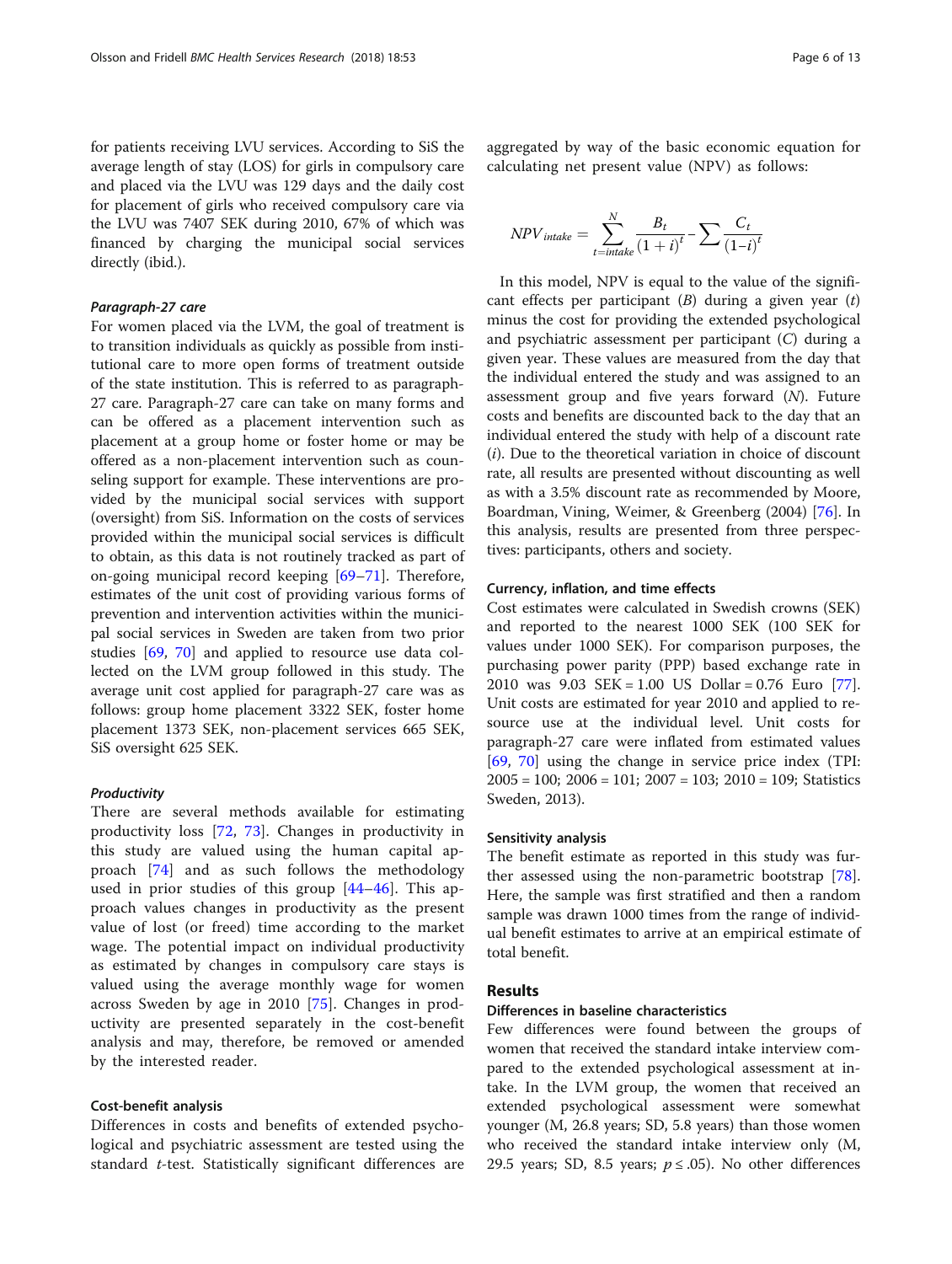<span id="page-6-0"></span>were found between women placed via the LVM. In the LVU group, the women that received an extended psychological assessment had committed on average more crimes prior to intake (M, 4.7; SD, 3.1) than the group that received the standard intake interview (M, 2.2; SD, 2.4;  $p \le 0.01$ ). In addition, women in the LVU group that received the extended psychological assessment were less likely to come from substance abusing families (43 versus 53,  $p \le 0.05$ ) but more likely to have had a family member with a psychiatric disorder during childhood (30 versus 20,  $p \le 0.05$ ), more likely to live alone (20 versus 18,  $p \le 0.05$ ), and used opiates to a greater extent (27 versus 15,  $p \le 0.05$ ) than those women who received the standard intake interview alone. There were no differences between groups in drug use or length of drug use, age of debut or other social problems.

### Incremental assessment costs

Table 1 summarizes the professional, participant, and other actors' time demands and total costs for completing the standard intake assessment versus the extended psychological assessment. Total incremental assessment costs for the LVU extended psychological assessment was estimated to be 45,000 SEK per person and total incremental assessment costs for the LVM extended psychological assessment was estimated to be 55,000 SEK per person.

#### Compulsory care costs

The average length of (index) stay in compulsory care for women mandated to care via the LVM was 85 days (SD 54). Average total costs per participant for the index stay in compulsory care was 439,000 SEK (SD 274,000 SEK). The LVM participants that received and extended assessment stayed significantly longer in compulsory care (106 days, SD 45 days) compared to the participants that received the standard intake interview only (57 days, SD 54 days;  $p \le 0.01$ ) (Table [2\)](#page-7-0). The difference in compulsory care costs between LVM groups was 157,000– 333,000 SEK per person (95% CI, Table [3](#page-8-0)).

#### Paragraph-27 costs

The average number of days in paragraph-27 care during index care episode was 44 days (SD 46 days) per person in the LVM group. Total costs for paragraph-27 care initiated during index care episode were 125,000 SEK (SD 162000 SEK). Participants that received an extended assessment stayed significantly longer in paragraph-27 care compared to those participants that received the standard intake interview only (Table [2](#page-7-0)). Differences in cost between the two groups for paragraph-27 care was − 3000–109,000 SEK per person (95% CI) with the group receiving the extended assessment incurring more costs than the comparison group (Table [3\)](#page-8-0).

### Crime costs

Participants were arrested, on average, 3.30 times (SD 3.48; LVU 3.01, SD 2.97; LVM 3.50, SD 3.79) during the five-year follow-up period. Participants committed on average 8.48 (SD 12.61; LVU 7.56, SD 9.65; LVM 9.11, SD 14.28) crimes during the period under review. There were no differences found in the number of arrests or number of crimes committed between the group of women that received the extended assessment versus those that received the standard intake interview only. In addition, there were no differences found between

Table 1 Standard intake psychological testing versus extended psychological assessment time and cost (SEK, 2010)

|                                     | Monthly salary, SCB<br>(hourly equivalent,<br>including social fees) (a) | Time (hours)                   |                                          |                                |                                          |                | Incremental<br>cost extended<br>psychological<br>assessment <sup>a</sup> |  |
|-------------------------------------|--------------------------------------------------------------------------|--------------------------------|------------------------------------------|--------------------------------|------------------------------------------|----------------|--------------------------------------------------------------------------|--|
|                                     |                                                                          | LVU                            |                                          | <b>LVM</b>                     |                                          | $LVU(f) =$     | LVM $(q) =$<br>$[(e)-(d)]*(a)$                                           |  |
|                                     |                                                                          | Standard Intake<br>Testing (b) | Extended Psychological<br>Assessment (c) | Standard Intake<br>Testing (d) | Extended Psychological<br>Assessment (e) | $[(c)-(b)]^*a$ |                                                                          |  |
| Case worker                         | 26,800 (203)                                                             | 3                              | 114                                      | 5                              | 103.5                                    | 23,000         | 20,000                                                                   |  |
| Psychologist                        | 34,500 (261)                                                             | 0                              | 35.5                                     | 0                              | 56                                       | 9000           | 15,000                                                                   |  |
| Social worker                       | 27,500 (208)                                                             | $\Omega$                       | 12.5                                     | 0                              | 9                                        | 3000           | 2000                                                                     |  |
| Physician                           | 46,300 (350)                                                             | 0                              | 5                                        | 0                              | 9                                        | 2000           | 3000                                                                     |  |
| Nurse                               | 35,200 (266)                                                             | $\Omega$                       | 5                                        | $\Omega$                       | 26.5                                     | 1000           | 7000                                                                     |  |
| Participant                         | 20,600 (156)                                                             | 3                              | 34                                       | 5                              | 54.5                                     | 5000           | 8000                                                                     |  |
| Parent/<br>quardian/other<br>family | 28,400 (215)                                                             | $\Omega$                       | 13.5                                     | 0                              | 5                                        | 3000           | 1000                                                                     |  |
| Total <sup>b</sup>                  |                                                                          | 6                              | 219.5                                    | 10                             | 263.5                                    | 45,000         | 55,000                                                                   |  |

<sup>a</sup>All amounts rounded to nearest 1000SEK

<sup>b</sup>May not be equal to sum of column due to rounding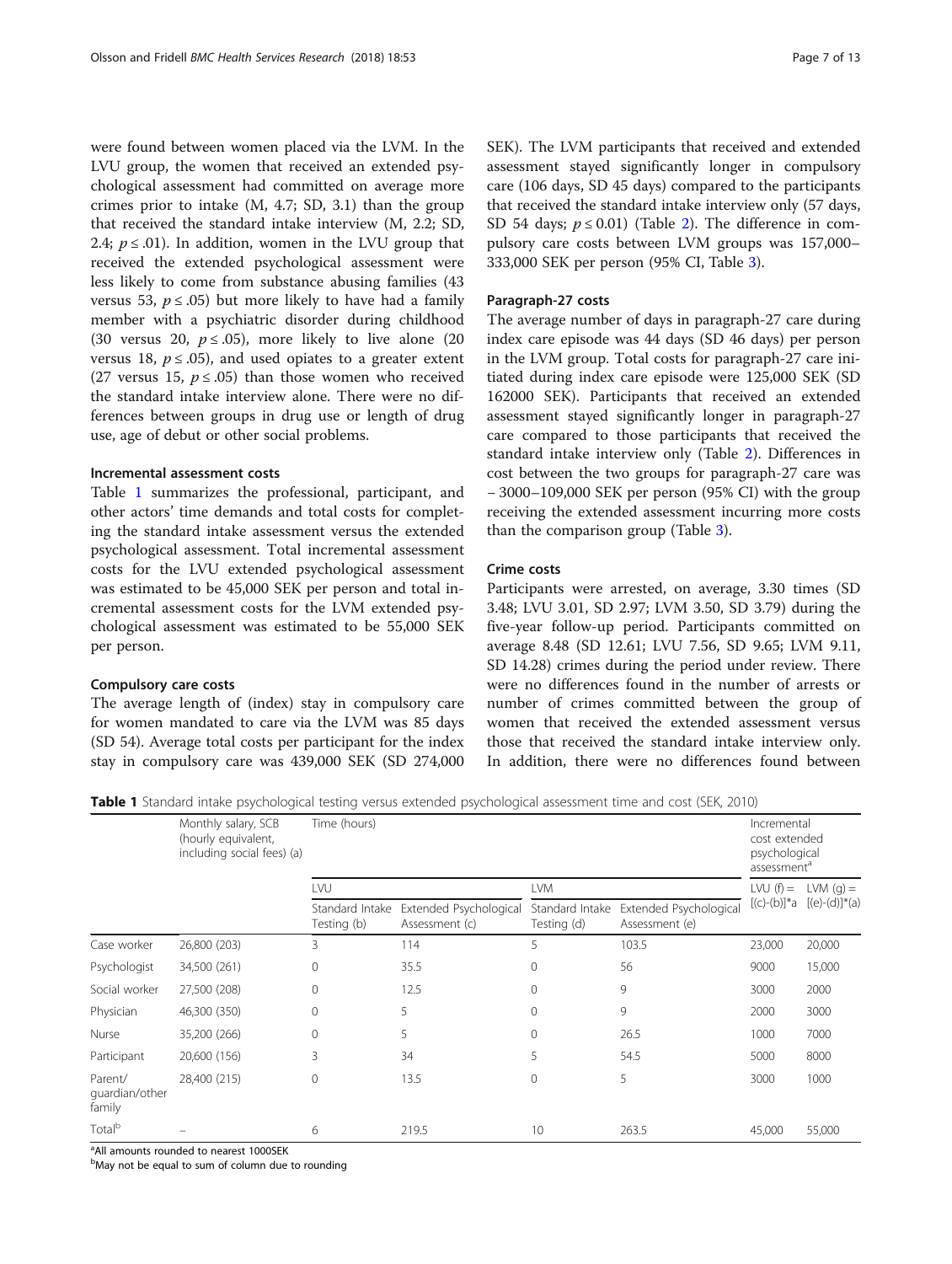<span id="page-7-0"></span>

| Table 2 Changes in Resource Use following Extended                                                |                                                       |                                  |       |                        | Psychiatric Assessment versus Standard Intake, LVU, LVM and Lunden Groups (SEK, 2010) |                                  |         |                             |                                                                                                                                                                                                                                                                                                                                                                                  |                                  |          |                           |                                                                                                                                                                                                                                                                                                                                                                                  |
|---------------------------------------------------------------------------------------------------|-------------------------------------------------------|----------------------------------|-------|------------------------|---------------------------------------------------------------------------------------|----------------------------------|---------|-----------------------------|----------------------------------------------------------------------------------------------------------------------------------------------------------------------------------------------------------------------------------------------------------------------------------------------------------------------------------------------------------------------------------|----------------------------------|----------|---------------------------|----------------------------------------------------------------------------------------------------------------------------------------------------------------------------------------------------------------------------------------------------------------------------------------------------------------------------------------------------------------------------------|
|                                                                                                   | $(NU(n=92)$                                           |                                  |       |                        | $LVM (n = 135)$                                                                       |                                  |         |                             | Lunden $(n = 227)$                                                                                                                                                                                                                                                                                                                                                               |                                  |          |                           |                                                                                                                                                                                                                                                                                                                                                                                  |
|                                                                                                   | Psychological<br>Assessment<br>Extended<br>$(n = 52)$ | Standard<br>$(n = 40)$<br>Intake |       | 95% CI<br>(diff.)<br>d | Psychological<br>Assessment<br>Extended<br>$(n = 78)$                                 | Standard<br>$(n = 57)$<br>Intake |         | 95% CI (diff.)<br>σ         | Psychological<br>Assessment<br>Extended<br>$(n = 130)$                                                                                                                                                                                                                                                                                                                           | Standard<br>$(n = 97)$<br>Intake |          | σ                         | 95% CI (diff.)                                                                                                                                                                                                                                                                                                                                                                   |
| Compulsory Care                                                                                   |                                                       |                                  |       |                        |                                                                                       |                                  |         |                             |                                                                                                                                                                                                                                                                                                                                                                                  |                                  |          |                           |                                                                                                                                                                                                                                                                                                                                                                                  |
| Length of Stay –<br>Lunden <sup>a,b</sup>                                                         |                                                       |                                  |       |                        | 106 (45)                                                                              | 57 (54)                          |         | 5.536 .00 31-66             | I                                                                                                                                                                                                                                                                                                                                                                                | I                                | Ī        | I                         | I                                                                                                                                                                                                                                                                                                                                                                                |
| Paragraph 27 care                                                                                 |                                                       |                                  |       |                        |                                                                                       |                                  |         |                             |                                                                                                                                                                                                                                                                                                                                                                                  |                                  |          |                           |                                                                                                                                                                                                                                                                                                                                                                                  |
| Days in p27 carea,b                                                                               |                                                       | $\mathbf{I}$                     | I     | $\mathbf{I}$           | 55 (43)                                                                               | 29 (46)                          | 3.318   | $.00$ $10-42$               | $\begin{array}{c} \rule{0pt}{2.5ex} \rule{0pt}{2.5ex} \rule{0pt}{2.5ex} \rule{0pt}{2.5ex} \rule{0pt}{2.5ex} \rule{0pt}{2.5ex} \rule{0pt}{2.5ex} \rule{0pt}{2.5ex} \rule{0pt}{2.5ex} \rule{0pt}{2.5ex} \rule{0pt}{2.5ex} \rule{0pt}{2.5ex} \rule{0pt}{2.5ex} \rule{0pt}{2.5ex} \rule{0pt}{2.5ex} \rule{0pt}{2.5ex} \rule{0pt}{2.5ex} \rule{0pt}{2.5ex} \rule{0pt}{2.5ex} \rule{0$ | $\mathbf{I}$                     |          | f,                        | $\begin{array}{c} \rule{0pt}{2.5ex} \rule{0pt}{2.5ex} \rule{0pt}{2.5ex} \rule{0pt}{2.5ex} \rule{0pt}{2.5ex} \rule{0pt}{2.5ex} \rule{0pt}{2.5ex} \rule{0pt}{2.5ex} \rule{0pt}{2.5ex} \rule{0pt}{2.5ex} \rule{0pt}{2.5ex} \rule{0pt}{2.5ex} \rule{0pt}{2.5ex} \rule{0pt}{2.5ex} \rule{0pt}{2.5ex} \rule{0pt}{2.5ex} \rule{0pt}{2.5ex} \rule{0pt}{2.5ex} \rule{0pt}{2.5ex} \rule{0$ |
| Crime                                                                                             |                                                       |                                  |       |                        |                                                                                       |                                  |         |                             |                                                                                                                                                                                                                                                                                                                                                                                  |                                  |          |                           |                                                                                                                                                                                                                                                                                                                                                                                  |
| Total Arrests                                                                                     | 3.15 (2.86)                                           | 2.83 (3.15) 524                  |       | $-918 - 1.58$<br>S)    | 3.37 (3.79)                                                                           | 3.68 (3.82)                      | $-472$  | $.64 - 1.62 - .99$          | 3.28 (3.44)                                                                                                                                                                                                                                                                                                                                                                      | 3.33 (3.57)                      | $-0.097$ | $\widetilde{\mathcal{S}}$ | $-97 - 88$                                                                                                                                                                                                                                                                                                                                                                       |
| Total Crimes<br>committed                                                                         | 7.30 (9.53)                                           | 7.90 (9.90) -2.9                 |       | $-4.64 - 3.46$<br>77   | 7.76 (10.65)                                                                          | 10.96 (18.06)                    | $-1.28$ | $-8.10 - 1.71$<br>$\approx$ | 7.58 (10.19)                                                                                                                                                                                                                                                                                                                                                                     | 9.70 (15.24)                     | $-1.25$  | $\overline{a}$            | $-5.44 - 1.21$                                                                                                                                                                                                                                                                                                                                                                   |
| Violent crimes and<br>crimes against the<br>person                                                | .50 (.82)                                             | .37(66)                          | 77    | $-19 - 44$<br>43       | .24(.68)                                                                              | $(06.)$ ZP.                      |         | $-1.60$ .11 $-51-05$        | .34(.75)                                                                                                                                                                                                                                                                                                                                                                         | (181)                            | $-82$    |                           | $-29 - 11$                                                                                                                                                                                                                                                                                                                                                                       |
| Non-violent crimes                                                                                | 2.65 (2.44)                                           | 2.45 (3.07)                      | 35    | $-0.93 - 1.34$<br>72.  | 3.12 (3.65)                                                                           | 3.21 (3.80)                      | $-12$   | $-1.36 - 1.19$<br>89        | 2.93 (3.21)                                                                                                                                                                                                                                                                                                                                                                      | 2.89 (3.52)                      | 80.      | 92                        | $-84 - 92$                                                                                                                                                                                                                                                                                                                                                                       |
| Healthcare                                                                                        |                                                       |                                  |       |                        |                                                                                       |                                  |         |                             |                                                                                                                                                                                                                                                                                                                                                                                  |                                  |          |                           |                                                                                                                                                                                                                                                                                                                                                                                  |
| Days in hospital -<br>total                                                                       | 35 (110)                                              | 26 (66)                          | $-44$ | $.66 - 47 - 30$        | 50 (175)                                                                              | 35 (69)                          | $-59$   | $-63 - 34$                  | 44 (152)                                                                                                                                                                                                                                                                                                                                                                         | 32 (67)                          | $-74$    |                           | $-45 - 20$                                                                                                                                                                                                                                                                                                                                                                       |
| Days in hospital -<br>somatic care                                                                | 15 (58)                                               | 8(12)                            | $-76$ | $-26 - 11$<br>45       | 16(33)                                                                                | 12(23)                           | $-84$   | $-14-6$<br>$rac{4}{5}$      | 16 (44)                                                                                                                                                                                                                                                                                                                                                                          | 10 (19)                          | $-1.12$  | 26.                       | $-15 - 4$                                                                                                                                                                                                                                                                                                                                                                        |
| Days in hospital -<br>psychiatric care                                                            | 20 (91)                                               | 19 (64)                          | $-10$ | $-35 - 32$<br>$\Im$    | 34 (174)                                                                              | 23 (64)                          | $-43$   | $-58 - 38$<br>67            | 28 (146)                                                                                                                                                                                                                                                                                                                                                                         | 21 (64)                          | $-4$     | 89.                       | $-38 - 24$                                                                                                                                                                                                                                                                                                                                                                       |
| <sup>a</sup> Length of stay in compulsory care and paragraph-27 care available for LVM women only |                                                       |                                  |       |                        |                                                                                       |                                  |         |                             |                                                                                                                                                                                                                                                                                                                                                                                  |                                  |          |                           |                                                                                                                                                                                                                                                                                                                                                                                  |

bAll results rounded to the nearest day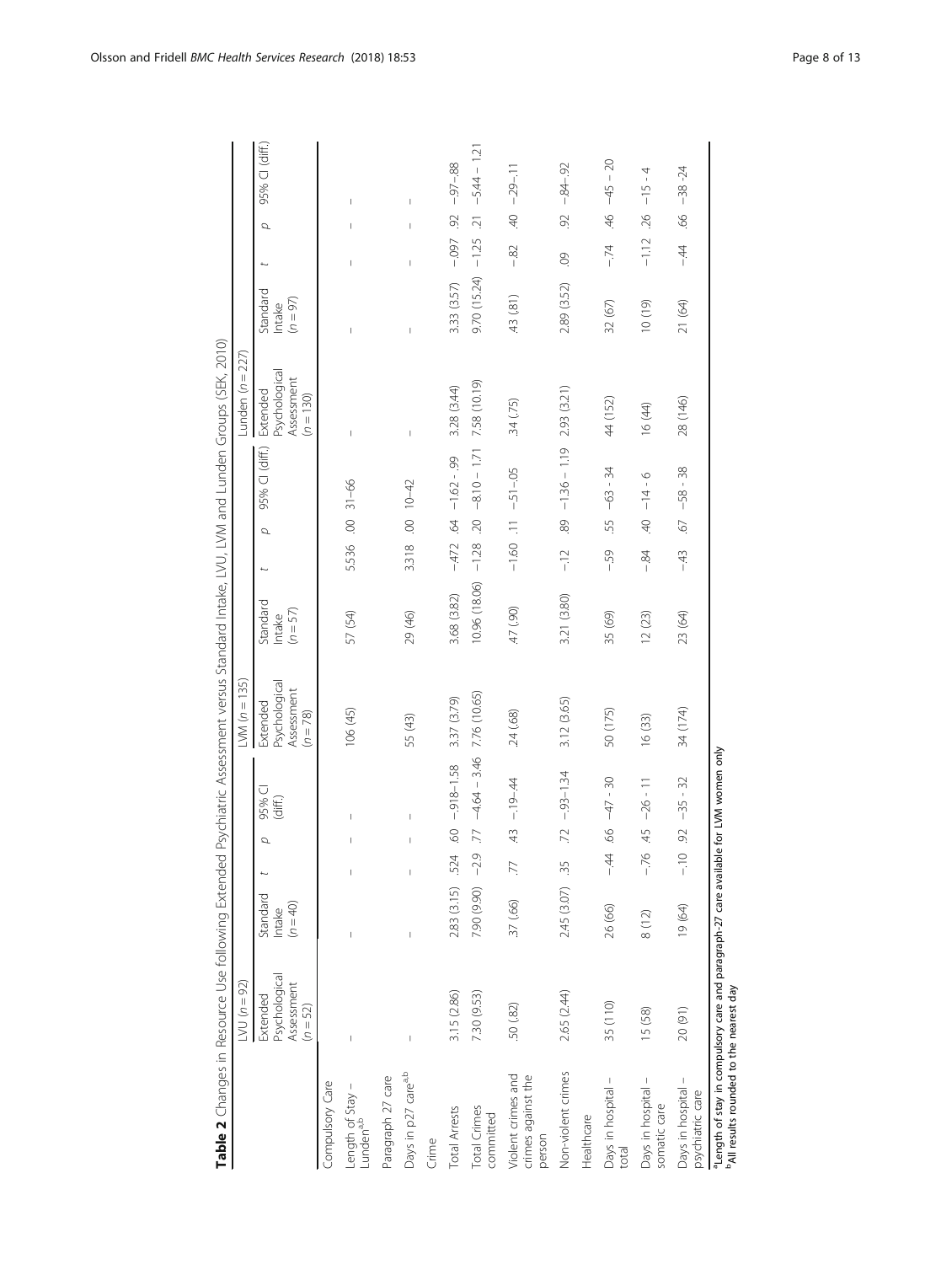| (SEK, 2010)                              |                                                   |                             |       |     |                 |
|------------------------------------------|---------------------------------------------------|-----------------------------|-------|-----|-----------------|
|                                          | LVM $(n = 135)$                                   |                             |       |     |                 |
|                                          | Extended Psychological<br>Assessment ( $n = 78$ ) | Standard Intake<br>$(n=57)$ |       |     | 95% CI (diff.)  |
| Changes in Direct Costs and Productivity |                                                   |                             |       |     |                 |
| Total Cost-Lunden                        | 533,000 (225000)                                  | 288,000 (273000)            | 5.536 | .00 | 157,000-333,000 |

Total Cost – p27 care 148,000 (155000) 94,000 (168000) 1.911 .06 −3000–109,000 Productivity Loss **91,000 (39000)** 49,000 (47000) 49,000 (47000) 5.536 .00 27,000-57,000 Sensitivity Analysis 95% CI mean estimate 95% CI mean estimate Mean diff. p 95% CI (diff.) Total Cost - Lunden 483,000–583,000 220,000–363,000 245,000 .00 155,000–330,000 Total Cost – p27 care 113,000–183,000 54,000–137,000 53,000 .06 −400 – 109,000 Productivity Loss 83,000–100,000 38,000–62,000 42,000 .00 27,000–57,000

<span id="page-8-0"></span>Table 3 Changes in Direct Costs and Productivity following Extended Psychiatric Assessment, LVM Group and Sensitivity Analysis<sup>a</sup>

<sup>a</sup>Results rounded to nearest 1000 SEK (100 SEK for values less than 1000 SEK)

groups in the extent to which violent crimes and crimes against the person or non-violent crimes were committed (Table [2\)](#page-7-0).

### Healthcare costs

Participants spent on average 38.69 days (SD 123.06; LVU 31.63, SD 67.43; LVM 43.96; SD 151.93) in hospital during the five-year follow-up period. Of these total days, 25.38 days (SD 118.02; LVU 21.43, SD 64.06; LVM 28.33, SD 146.04) were spent in psychiatric care and 13.31 days (SD 35.92; LVU 10.20, SD 19.10; LVM 15.63, SD 44.46) were spent in somatic care. There were no differences in the number of days spent in hospital between the two groups (Table [2\)](#page-7-0).

#### Productivity loss

Average productivity losses for individuals placed in compulsory care via the LVM were 73,700 SEK (SD 47000) per person. Due to the significant increase of days in compulsory care for the subsample placed via the LVM for the group of participants who completed an extended assessment versus a standard intake interview, the difference in productivity loss between groups was valued between 27,000 and 57,000 SEK per participant placed via LVM (Table 3).

### Sensitivity analysis

Results of the sensitivity analysis are presented in Table 3. There was little change in the 95% CI around the difference in benefit between the main analysis and the sensitivity analysis.

### Cost-benefit analysis

The group of women who received an extended assessment had a higher net cost to society over five years of between 256,000 and 557,000 SEK per person placed via LVM. The majority of this cost (47–57%) falls on the local municipality (social welfare) and 11.6–13.7% falls on the individual patient.

### Discussion

The purpose of this study was to assess the five-year costs and benefits of extended psychological and psychiatric assessment versus standard intake interview for a group of chronic substance abusing women placed in compulsory care for substance abuse between 1997 and 2000 and is the first study of its kind within the compulsory care system in Sweden. Results showed that after five-years there were no differences between groups in criminal involvement or healthcare use. Those women that received an extended assessment had on average longer stays in both compulsory care and paragraph-27 care, which translated to increased direct costs and productivity losses when compared to the women that underwent a standard intake interview only. This combined with the increased incremental cost of the extended psychological and psychiatric assessment led to an additional cost of 256,000–557,000 SEK per person (LVM only).

Solid evidence supporting the clinical utility or incremental validity of assessment for improving treatment outcomes is lacking [[28,](#page-11-0) [37,](#page-11-0) [79](#page-12-0)–[82](#page-12-0)]. Still, an enormous amount of resources are being used for data collection efforts for assessment purposes —resources that could be used for treatment and/or other clinical activities. Therefore, careful consideration must be made in assessing when additional assessment activities provide benefit. In the group studied here, assessment was made at the request of the referring social worker, due to observed indication of severe psychological or mental problems, with the goal of influencing treatment planning. In this study, assessment activities required approximately 26 times the hours necessary for the standard intake interview alone with an absolute difference of over 200 man hours (Table [1\)](#page-6-0). This is substantially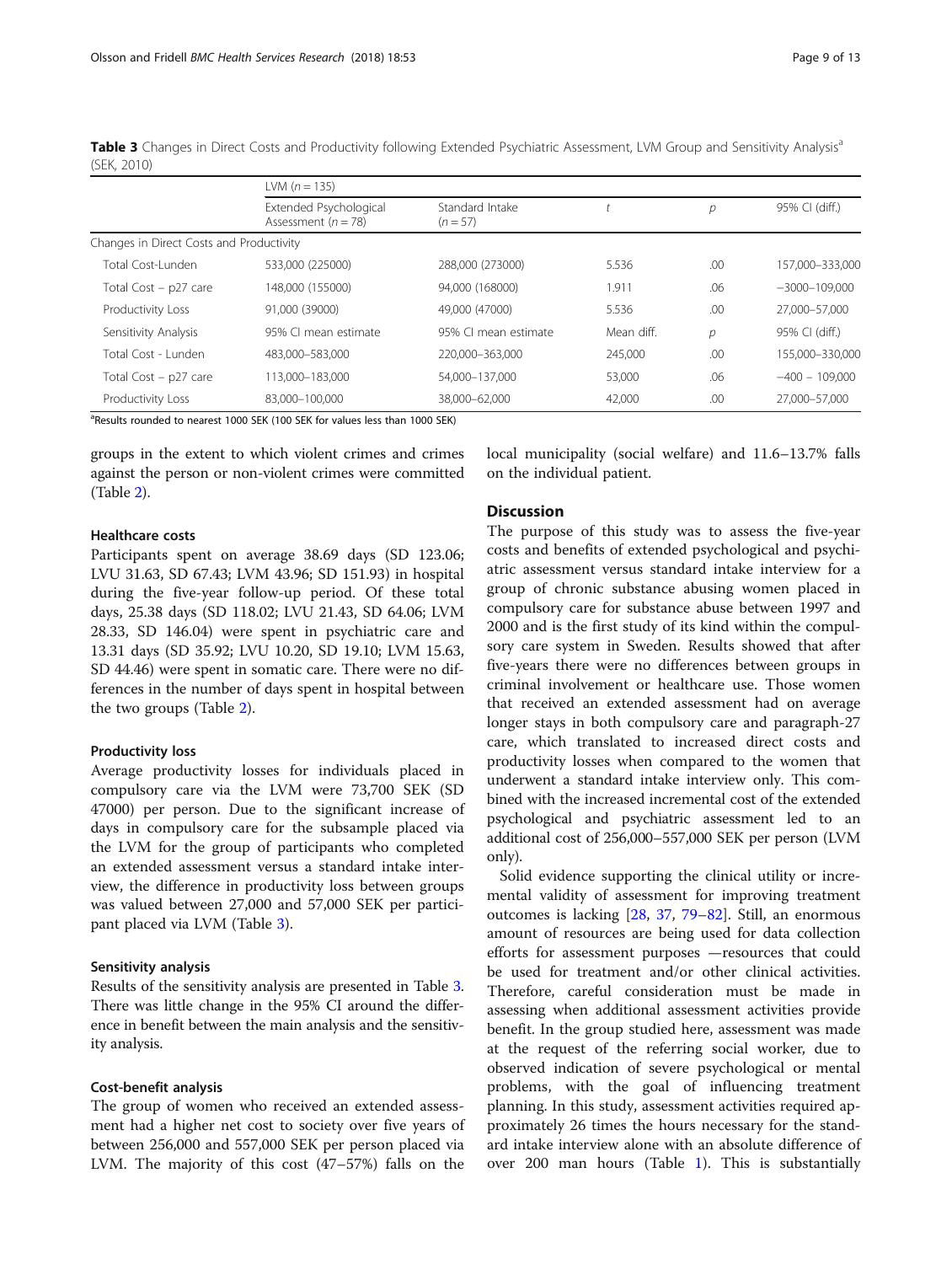greater than the amount of time afforded to clients for many psychosocial treatment services when they are offered. Psychosocial treatments that have some evidence of effectiveness among substance using individuals [[83](#page-12-0)–[88](#page-12-0)] or have promise for the effective treatment of clients with a co-occurring disorder [[89\]](#page-12-0) and that fall under national guidelines for the treatment of substance abuse [\[90\]](#page-12-0) are largely interventions which are provided between 5 and 20 sessions. Often, these interventions have not been found effective for severe substance abusers such as those followed in this study [[88](#page-12-0)]. Most of the patients in compulsory care have problem levels where 5–20 sessions are seldom realistic and their compliance and retention in outpatient care is very low [\[91\]](#page-12-0). Further, in a national study of psychosocial treatment methods in Sweden, it was found that few patients (5–50%) receive any structured interventions [[92](#page-12-0)]. In this sample of women, only about 10% had ever been offered or started a psychotherapeutic treatment or completed a pharmacological intervention. Importantly, evidence based pharmacological or psychosocial treatments are not available for amphetamine users which was the major problem in this particular sample [[88](#page-12-0)]. However, the longer stays in compulsory care and paragraph-27 care by the group receiving the extended psychological and psychiatric assessment may be indication of better retention or increased motivation of this group. Unfortunately, we were unable to assess the extent to which patients followed treatment planning and whether this had bearing on outcome.

Understanding how clinical practice impacts client outcomes is an important aspect of public health policy, practice and research. Studies that attempt to assess the impact of "real world" clinical practice must also attempt to place results thoughtfully in the context of real world practice. Although this study has found that the incremental effectiveness of extended psychological and psychiatric assessment as examined in this study does not provide strong justification for the additional cost necessary to undertake the extended assessment, one must bear in mind that assessment as used in clinical practice in Sweden is not intended to be therapeutic but instead is intended to drive intervention and treatment decisions. Clinical decision-making is a complex task. It is not only impacted by practitioner characteristics, but is also subject to a string of biases [[93](#page-12-0)–[95](#page-12-0)] and has been under scrutiny for at least 60 years [[96,](#page-12-0) [97](#page-12-0)]. The results of this study indicate that there may be shortcomings in the extent to which social workers and mental health clinicians are able to translate the findings from extended assessments into real life treatment planning. These findings may also be indicative of the need for more high quality interventions for this group of clients as extended psychological and psychiatric assessment, currently, does not automatically yield better results for this group of clients. As this study did not assess the extent to which clinicians use interview and assessment data once collected we are unable to assess whether the information collected is being used in case planning.

As the ultimate identification, selection, and provision of therapeutic services to this vulnerable group rests on the quality of the case formulation and diagnostic procedures upon which treatment decisions are based it is crucial to ensure that the interview and assessment procedures that clinicians use in routine practice are of high-quality and have demonstrated clinical utility. Still, the investigation here should not be interpreted as having bearing on the clinical efficacy of extended assessment. This study did not control for the types of interventions and/or treatments participants received subsequent to initial interview and assessment and therefor speaks only to the effectiveness of extended assessment as compared to the standard intake interview as currently used in routine practice. Any attempts to assess the efficacy of extended assessment would need to control for the types of services and interventions participants receive post-assessment. In Sweden and internationally, however, little is known about the extent to which psychosocial interventions are effective in improving important clinical outcomes for chronic substance abusing women with co-occurring disorders. Ultimately, improvements in assessment methods should lead to better therapy and aftercare. The results of this study indicate, however, that extended assessment may not automatically lead to immediate clinical gains.

It should be stressed that this study was a quasiexperiment with natural allocation between comparison groups and therefore placed no controls on which participants received the standard intake interview or the extended psychological assessment. Additionally, as original clinical data was unavailable for the economic evaluation, moderator analysis was not performed on those variables found to differ between the experimental groups compared in this study. As such it is unknown as to whether these differences had a moderating effect on outcome.

### Conclusions

Solid evidence supporting the clinical utility or incremental validity of extended psychological and psychiatric assessment for improving treatment outcomes for women with comorbid substance use disorders in this setting was not confirmed in this study. In addition, concerns are raised regarding the extent to which current practice benefits this vulnerable group. Further research should be aimed at gaining a deeper understanding of the clinical efficacy of assessment practices, how assessment information is translated and applied in clinical practice, and the clinical effectiveness of the treatment options provided this group following assessment.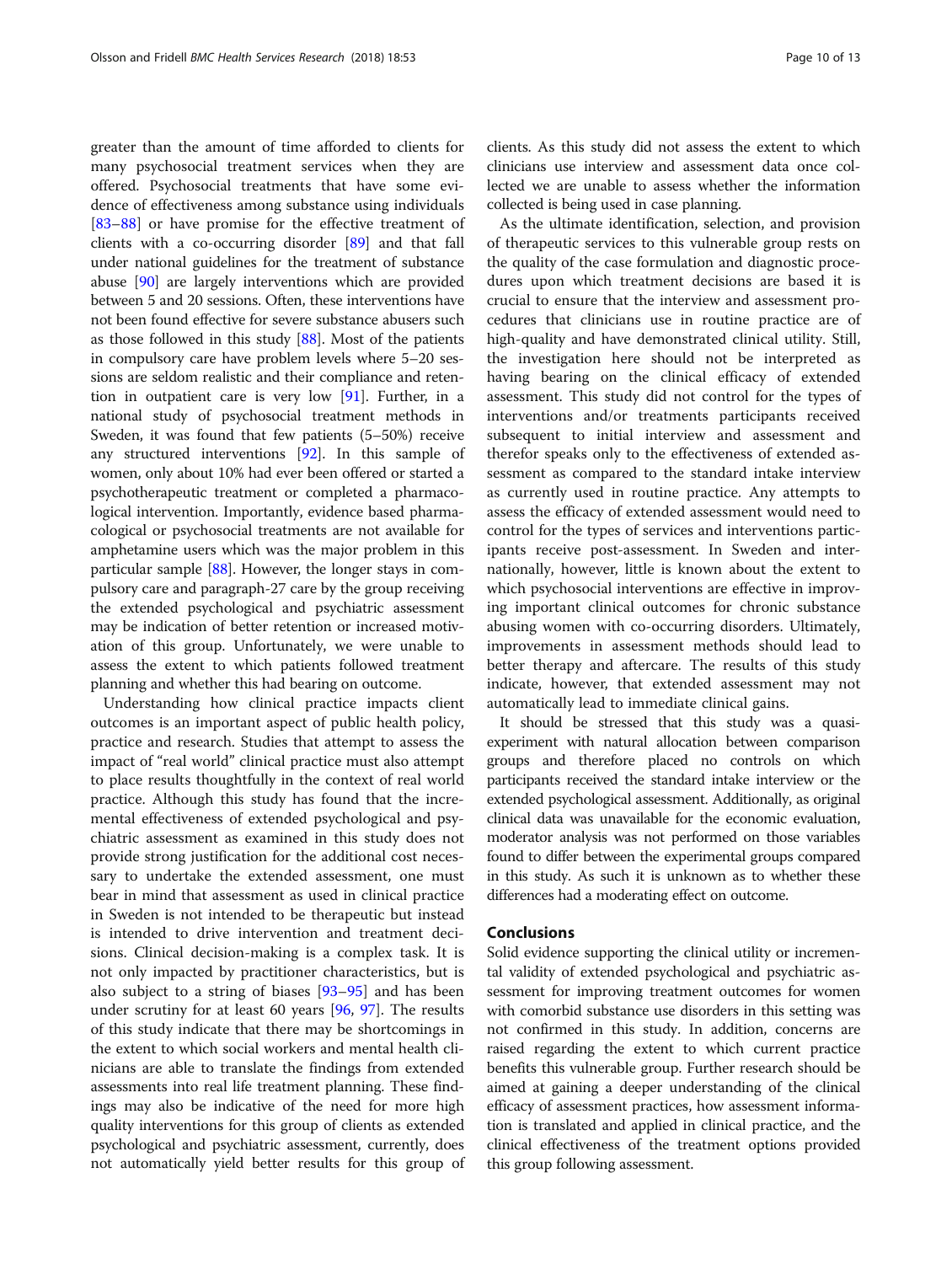<span id="page-10-0"></span>ADAD: Adolescent Drug Abuse Diagnosis; ADHD: Attention Deficit Hyperactivity Disorder; ASI: Addiction Severity Index; CJS: Criminal Justice System; CPT II: Conners' Continuous Performance Test II, v. 5; D-KEFS: Delis Kaplan Executive Function System; DOK: Documentation system within substance abuse treatment; DSM-IV: Diagnostic and Statistical Manual of Mental Disorders v. IV; ICD: International Classification of Diseases; KPP: Cost per Patient Database; LOS: Length of Stay; LVM: Law on Compulsory Care for Substance Abusers; LVU: The Care of Young Persons Act; NPV: Net Present Value; PPP: Purchasing Power Parity; RAVALT: Rey Auditory Verbal Learning Test; RCFT: Rey Complex Figure Test and Recognition Trial; SCID-II: Structured Clinical Interview for DSM disorders v. Ii; SEK: Swedish Crowns; SiS: National Board for Institutional Care; TOVA: Test of Variables of Attention; TPI: Service Price Index; WAIS-IV: Wechsler Adult Intelligence Scale, 4th edition; WCST: Wisconsin Card Sorting Test; WISC-IV: Wechsler Intelligence Scale for Children, 4th edition; WMS III: Wechsler Memory Scales

#### Acknowledgements

The authors would like to thank the members of the original research team J. Billsten, I. Jansson, M. Hesse without whom this study would not have been possible.

#### Funding

This research was supported by a grant from the Swedish National Board for Institutional Care (SiS; #41–230-2010) and provided indirectly through Lund University, Lund, Sweden.

#### Availability of data and materials

Informed consent for publication of raw data was not obtained for this study as that was not common practice at the time of this study. Publication of raw data could in theory pose a threat to confidentiality. The ethical codes regulating studies based on data collection at the individual level requires written consent as well as assurances that a participant may withdraw their consent at any time. In addition, guarantees are made that results will be reported only on a group level, in tables, and diagrams such as that presented in this article. Specific requests for raw data used in this study may be made directly to the authors.

#### Authors' contributions

TO was responsible for study conceptualization and design, data/statistical analysis and interpretation of results for the current economic study. TO was the primary author of this report. MF designed the original clinical study upon which this study is based. Primary data collection was completed as part of that study. TO was responsible for secondary data collection specific to the current study. TO and MF approved the final manuscript.

#### Ethics approval and consent to participate

This research has been approved by the Regional Ethical Review Board at the University of Lund, Lund, Sweden (LU 88–02; Dnr 287/2005). All participants provided written consent to participate in the above study. For participants under 15 years of age, written parental consent was obtained.

#### Competing interests

The authors declare that they have no competing interests.

### Publisher's Note

Springer Nature remains neutral with regard to jurisdictional claims in published maps and institutional affiliations.

#### Author details

<sup>1</sup>School of Social Work, University of Gothenburg, Box 720, 405 30 Göteborg, Sweden. <sup>2</sup>Department of Psychology, Lund University, BOX 213, S-221 00 Lund, Sweden.

#### References

- 1. World Health Organization. Global status report on alcohol and health. Geneva: Switzerland: world health Organization; 2011.
- Whiteford HA, Degenhardt L, Rehm J, Baxter AJ, Ferrari AJ, Erskine HE, Charlson FJ, Norman RE, Flaxman AD, Johns N, et al. Global burden of disease attributable to mental and substance use disorders: findings from the global burden of disease study. Lancet. 2013;382(9904):1575–86.
- Lynskey MT, Strang J. The global burden of drug use and mental disorders. Lancet. 2013;382(9904):1540–2.
- 4. Degenhardt L, Whiteford HA, Ferrari AJ, Baxter AJ, Charlson FJ, Hall WD, Freedman G, Burstein R, Johns N, Engell RE, et al. Global burden of disease attributable to illicit drug use and dependence: findings from the global burden of disease study 2010. Lancet. 2013;382(9904):1564–74.
- 5. Fridell M, Hesse M, Jaeger-Mayer M, Kuhlhorn E. Anti-social personality disorder as a predictor of criminal behaviour in drug abusers. Addict Behav. 2008;33:799–811.
- 6. Grant BF, Stinson FS, Dawson DA, Chou SP, Dufour MC, Compton W, Pickering RP, Kaplan K. Prevalence and co-occurrence of substance use disorders and independent mood and anxiety disorders: results from the national epidemiologic survey on alcohol and related conditions. Alcohol Research & Health. 2006;29(2):107–20.
- 7. MP MG, Xie H, Saegal SR, Siembab L, Drake RE. Addiction treatment services and co-occurring disorders: prevalence estimates, treatment practices, and barriers. J Subst Abus Treat. 2006;31:267–75.
- 8. Nilsson M, Fridell M, Griffiths P. Comorbidity developing a European perspective. EMCDDA: Lisboa; 2006.
- 9. World Health Organization. Global status report on non-communicable diseases 2010. Geneva: WHO; 2011.
- 10. Office of National Drug Control Policy: The economic costs of drug abuse in the United States 1992-2002e. Washington, D.C.: Executive Office of the President; 2004.
- 11. Harwood HJ, Fountain D, Livermore G. Cost estimates for alcohol and drug abuse. Addiction. 1999;94(5):631–47.
- 12. Bloom BS, Bruno DJ, Maman DY, Jayadevappa R. Usefulness of US cost-ofillness studies in healthcare decision making. PharmacoEconomics. 2001;19(2):207–13.
- 13. Scott CL, Lewis CF, McDermott BE. Dual diagnosis among incarcerated populations: exception or rule. Journal of Dual Diagnosis. 2006;3:33–58.
- 14. Europe WHO. Women's health in prison: correcting gender inequality in prison health. WHO Europe: Copenhagen; 2009.
- 15. WHO Europe: Background paper for Trencin statement on prisons and mental health towards best practices in developing prison mental health systems. In: WHO International Conference on Prison and Helath. Trencin, Slovakia: WHO; 2007.
- 16. WHO Europe: Trencin statement on prisons and mental health. Copenhagen; 2008.
- 17. Fraser A, Gatherer A, Hayton P: Mental health in prisons: great difficulties but are there opportunities? Public Health 2009, 123:410–414.
- 18. Regier DA, Farmer ME, Rae DA, Locke BZ, Keith SJ, Judd LL, Goodwin FK. Co-morbidity of mental disorders with alcohol and other drug abuse: results from the epidemiologic catchment area (ECA) study. J Am Med Assoc. 1990;264:2511–8.
- 19. Social Exclusion Unit: Reducing re-offending by ex-prisoners. London: Social Exclusion Unit; 2002.
- 20. Singleton N, Bumpstead R, O'Brien M, Lee A, Melzer H. Psychiatric morbidity among adults living in private households, 2000. London: Office of National Statistics: 2001.
- 21. Singleton N, Melzer H, Gatward R. Psychiatric morbidity among prisoners in England and Wales. London: Office of National Statistics; 1998.
- 22. Stewart D. The problems and needs of newly sentenced prisoners: results from a national survey. London: Ministry of Justice; 2008.
- 23. World Health Organization. Global status report on alcohol and health. Geneva: Switzerland: world health Organization; 2014.
- 24. Drake S, Kaye S, McKetin R, Duflou J. Major physical and psychological harms of methamphetamine use. Drug and Alcohol Review. 2008;27:253–62.
- 25. Mokhlesi B, Garimella PS, Joffe A, Velho V. Street drug abuse leading to critical illness. Intensive Care Med. 2004;30:1526–36.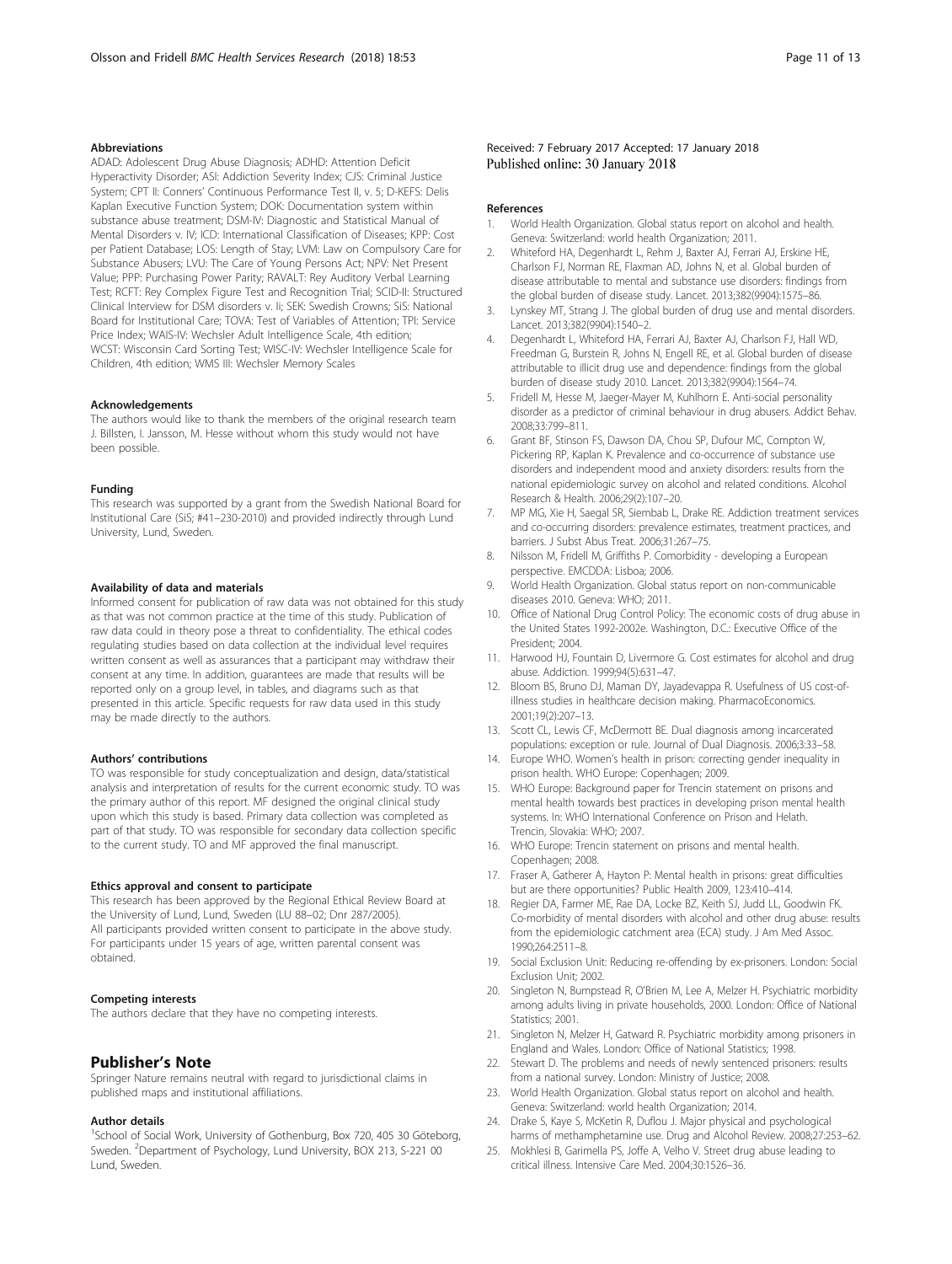- <span id="page-11-0"></span>26. Nyhlen A, Fridell M, Bäckström M, Hesse M, Krantz P. Substance abuse and psychiatric co-morbidity as predictors of premature mortality in Swedish drug abusers a prospective longitudinal study 1970-2006. BMC Psychiatry.  $2011:11:1-9$
- 27. Fridell M. Kvinnor med narkotikaberoende (eng. Women with a narcotics dependence). In: Leissner T, Hedin U-C, editors. Könsperspektiv på missbruk (eng Gendered perspectives of substance abuse). Bjurner och Bruno: Stockholm; 2002.
- 28. Hunsley J. Psychological testing and psychological assessment: a closer examination. Am Psychol. 2002;57:139–40.
- 29. Meyer GJ, Finn SE, Eyde LD, Kay GG, Moreland KL, Dies RR, Eisman EJ, Kubiszyn TW, Reed GM. Psychological testing and psychological assessment. Am Psychol. 2001;56(2):128–65.
- 30. Wood JM, Garb HN, Lilienfield SO, Nezworski T. Clinical Assessment. Annu Rev Psychol. 2002;53:519–43.
- 31. Nelson-Gray RO. Treatment utility of psychological assessment. Psychol Assess. 2003;15(4):521–31.
- 32. Fridell M, Holberg R, Benderix Y: När utredning skapar möjligheter överlämning av utredningar till socialsekreterare, klienter och personal vid två LVM-institutioner (eng. When assessment creates possibilities - transfer of assessments to social workers, clients and other personell at two LVMinstitutions). Stockholm: National Board for Institutional Care; 2015.
- 33. National Board for Institutional Care. Årsredovisning 2010 (eng. Annual Report 2010), Stockholm. Sweden: Statens institutions styrelse. p. 2011.
- 34. Hunsley J. Introduction to the special section on incremental validity and utility in clinical assessment. Psychol Assess. 2003;15(4):443–5.
- 35. Youngstrom EA. Future directions in psychological assessment: combining evidence-based medicine innovations with psychology's historical strengths to enhance utility. J Clin Child Adolesc Psychol. 2013;42(1):139–59.
- 36. Hayes SC, Nelson RO, Jarrett RB. The treatment utility of assessment. Am Psychol. 1987;42(11):963–74.
- 37. Hunsley J, Mash EJ. Evidence-based assessment. Annu Rev Clin Psychol. 2007;3:29–51.
- 38. Smith DA. Validity and values: monetary and otherwise. Am Psychol. 2002;57(2):136–42.
- 39. Meyer GJ, Finn SE, Eyde LD, Kay GG, Dies RR, Eisman EJ, Kubiszyn TW, Reed GM. Amplifying issues related to psychological testing and assessent. Am Psychol. 2002;57(2):140–1.
- 40. Baumberg B. The global economic burden of alcohol: a review and some suggestions. Drug and Alcohol Review. 2006;25:537–51.
- 41. McCollister KE, French MT. The relative contribution of outcome domains in the total economic benefit of addiction interventions: a review of first findings. Addiction. 2003;98:1647–59.
- 42. Center for Substance Abuse Treatment. Understanding evidence-based practices for co-occurring disorders. Rockville, MD: Subastance Abuse and Mental Health Services Administration aCfMHS; 2007.
- 43. Osher FC, Steadman HJ. Adapting evidence-based practices for persons with mental illness involved with the criminal justice system. Psychiatr Serv. 2007;58:1472–8.
- 44. Olsson TM, Fridell M. Women with co-occurring substance abuse and mental disorders in Sweden: a longitudinal study of criminal justice system involvement and costs. Mental Health and Substance Use. 2013;6(3):17.
- 45. Olsson TM. Productivity loss, victim costs and the intangible costs of crime: follow-up to a longitudinal study of criminal justice system involvement and costs of women with co-occurring substance abuse and mental disorders in Sweden. Mental Health and Substance Use. 2013;7(2):102–9.
- 46. Olsson TM, Fridell M. Women with comorbid substance dependence and psychiatric disorders in Sweden: a longitudinal study of hospital care utilization and costs. BMC Health Serv Res. 2015;15(224):1–11.
- 47. Fridell M, Billsten J, Jansson I, Amylon R. Femårsuppföljning av kvinnor vårdade vid Lundens ungdomshem och LVM-hem (eng. Five-year follow-up of women placed at Lunden youth home and LVM-home). National Board for Institutional Care: Stockholm; 2009.
- 48. Jansson I. Femårsuppföljning av tvångsvårdade kvinnor: inverkan av psykiska problem på utfallet (eng. Five-year follow-up of compulsory placed women: impact of psychiatric problems on outcome). Lund, Sweden: Lund University; 2010.
- 49. National Board of Institutional Care. Statens institutionsstyrelse årsredovisning 2010 (eng. National Board of Institutional Care Annual Report 2010). Stockholm: Sweden: National Board of Institutional Care. p. 2011.
- 50. Jansson I, Hesse M, Fridell M. Validity of self-reporting criminal justice system involvement in substance abusing women at five-year follow-up. BMC Psychiatry. 2008;8:8–10.
- 51. Jansson I, Hesse M, Fridell M. Personality disorder features as predictors of symptoms five years post-treatment. Am J Addict. 2008;17:172–5.
- 52. Jansson I, Hesse M, Fridell M. Influence of personality disorder features on social functioning in substance-abusing women five years after compulsive residential treatment. Eur Addict Res. 2009;15:25–31.
- 53. Allgulander C. DSM-III-R personlighetsstörningsformulär för SCID-II (eng. DSM-III-R personality disorder structured interview for SCID-II). Karolinska Institutet: Stockholm, Sweden; 1988.
- 54. Friedman A, Utada A. A method for diagnosing and planning the treatment for adolescent drug abusers. (the adolescent drug abuse diagnoses [ADAD] instrument). J Drug Educ. 1989;19(4):285–312.
- 55. Börjesson J, Armelius BA, Ostgård-Ybrandt H. The psychometric properties of the Swedish version of the adolescent drug abuse diagnosis (ADAD). Nordic Journal of Psychiatry. 2007;61(3):225–32.
- 56. Jenner H, Segraeus V: Att utveckla missbruksvården genom dokumentation: beskrivning av DOK-projektet (improving substance abuse care through documentation: description of the DOK-project). Stockholm, Sweden: National Board of Institutional Care; n.d.
- 57. Wechsler D. Wechsler intelligence scale for children, 4th edition (WISC-IV). Sweden: Stockholm; 2008.
- 58. Weschsler D. Weschsler adult intelligence scale, 4th edition (WAIS-IV). Sweden: Stockholm; 2008.
- 59. Delis Kaplan Executive Function System (D-DEFS). Stockholm, Sweden; 2001.
- 60. Conners K: Conners Continuous Performance Test II, version 5 (CPT II, v. 5). Stockholm, Sweden; 2004.
- 61. Greenberg L, Waldman I. Test of variables of attention (TOVA). Sweden: Stockholm; 1993.
- 62. Grant D, Berg E. Wisconsin card sorting test (WCST). Sweden: Stockholm; 2001.
- 63. Meyers JE, Meyers KR: Rey complex figure test and recognition trial (RCFT). Stockholm, Sweden.
- 64. Rey A. Rey auditory verbal learning test (RAVLT). Sweden: Stockholm; 1964.
- 65. Schmidt: Rey Auditory Verbal Learning Test (RAVLT). Stockholm, Sweden; 1996.
- 66. Spreen S. Rey auditory verbal learning test (RAVLT). Sweden: Stockholm; 1998.
- 67. Claeson L-E, Esbjörnsson E, Carle B-M, Wahlbin M. Claeson-dahls intelligence and memory test. Sweden: Stockholm; 2010.
- American Psychiatric Association: The structured clinical interview for DSM, IV, axis II (SCID II): Pilgrim Press; 2004.
- 69. Olsson TM. MST with conduct disordered youth in Sweden: costs and benefits after 2 years. Res Soc Work Pract. 2009;20(6):10.
- 70. Olsson TM. Intervening in youth problem behavior in Sweden: a pragmatic cost analysis of MST from a randomized trial with conduct disordered youth. Int J Soc Welf. 2010;19(2):12.
- 71. National Board of Health and Welfare: Tänk långsiktigt! En samhällsekonomisk modell för prioriteringar som påverkar barns psykiska hälsa (eng. Think longterm! An economic model for priorities that impact childrens' mental health). Stockholm: National Board of Health and Welfare; 2006.
- 72. Drummond MF, McGuire A. Economic evaluation in health care: merging theory with practice. Oxford: Oxford University Press; 2001.
- 73. Mattke S, Balakrishnan A, Bergamo G, Newberry SJ. A review of methods to measure health-related productivity loss. Am J Manag Care. 2007;13:211–8.
- 74. Zhang W, Bansback N, Anis AH. Measuring and valuing productivity loss due to poor health: a critical review. Soc Sci Med. 2011;72:185–92.
- 75. Genomsnittlig grund- och månadslön samt kvinnors lön i procent av mäns lön efter sektor, yrke (SSYK), kön och ålder. År 2005–2011 [eng. Average base and monthly salaries and women's salary as a percentage of men's salary after field and position, gender, and age, years 2005–2011] [\[http://](http://www.ssd.scb.se/databaser/makro/Visavar.asp?yp=tansss&xu=C9233001&omradekod=AM&huvudtabell=LonYrkeAlder4&omradetext=Arbetsmarknad&tabelltext=Genomsnittlig+grund%2D+och+m%E5nadsl%F6n+samt+kvinnors+l%F6n+i+procent+av+m%E4ns+l%F6n+efter+sektor%2C+yrke+%28SSYK%29%2C+k%F6n+och+%E5lder%2E+%C5r&preskat=O&prodid=AM0110&deltabell=&deltabellnamn=Genomsnittlig+grund%2D+och+m%E5nadsl%F6n+samt+kvinnors+l%F6n+i+procent+av+m%E4ns+l%F6n+efter+sektor%2C+yrke+%28SSYK%29%2C+k%F6n+och+%E5lder%2E+%C5r&innehall=Antal&starttid=2005&stopptid=2011&Fromwhere=M&lang=1&langdb=1) [www.ssd.scb.se/databaser/makro/Visavar.asp?yp=tansss&xu=](http://www.ssd.scb.se/databaser/makro/Visavar.asp?yp=tansss&xu=C9233001&omradekod=AM&huvudtabell=LonYrkeAlder4&omradetext=Arbetsmarknad&tabelltext=Genomsnittlig+grund%2D+och+m%E5nadsl%F6n+samt+kvinnors+l%F6n+i+procent+av+m%E4ns+l%F6n+efter+sektor%2C+yrke+%28SSYK%29%2C+k%F6n+och+%E5lder%2E+%C5r&preskat=O&prodid=AM0110&deltabell=&deltabellnamn=Genomsnittlig+grund%2D+och+m%E5nadsl%F6n+samt+kvinnors+l%F6n+i+procent+av+m%E4ns+l%F6n+efter+sektor%2C+yrke+%28SSYK%29%2C+k%F6n+och+%E5lder%2E+%C5r&innehall=Antal&starttid=2005&stopptid=2011&Fromwhere=M&lang=1&langdb=1) [C9233001&omradekod=AM&huvudtabell=LonYrkeAlder4&omradetext=](http://www.ssd.scb.se/databaser/makro/Visavar.asp?yp=tansss&xu=C9233001&omradekod=AM&huvudtabell=LonYrkeAlder4&omradetext=Arbetsmarknad&tabelltext=Genomsnittlig+grund%2D+och+m%E5nadsl%F6n+samt+kvinnors+l%F6n+i+procent+av+m%E4ns+l%F6n+efter+sektor%2C+yrke+%28SSYK%29%2C+k%F6n+och+%E5lder%2E+%C5r&preskat=O&prodid=AM0110&deltabell=&deltabellnamn=Genomsnittlig+grund%2D+och+m%E5nadsl%F6n+samt+kvinnors+l%F6n+i+procent+av+m%E4ns+l%F6n+efter+sektor%2C+yrke+%28SSYK%29%2C+k%F6n+och+%E5lder%2E+%C5r&innehall=Antal&starttid=2005&stopptid=2011&Fromwhere=M&lang=1&langdb=1) [Arbetsmarknad&tabelltext=Genomsnittlig+grund%2D+och](http://www.ssd.scb.se/databaser/makro/Visavar.asp?yp=tansss&xu=C9233001&omradekod=AM&huvudtabell=LonYrkeAlder4&omradetext=Arbetsmarknad&tabelltext=Genomsnittlig+grund%2D+och+m%E5nadsl%F6n+samt+kvinnors+l%F6n+i+procent+av+m%E4ns+l%F6n+efter+sektor%2C+yrke+%28SSYK%29%2C+k%F6n+och+%E5lder%2E+%C5r&preskat=O&prodid=AM0110&deltabell=&deltabellnamn=Genomsnittlig+grund%2D+och+m%E5nadsl%F6n+samt+kvinnors+l%F6n+i+procent+av+m%E4ns+l%F6n+efter+sektor%2C+yrke+%28SSYK%29%2C+k%F6n+och+%E5lder%2E+%C5r&innehall=Antal&starttid=2005&stopptid=2011&Fromwhere=M&lang=1&langdb=1) [+m%E5nadsl%F6n+samt+kvinnors+l%F6n+i+procent+av+m%E4ns+l%F6n](http://www.ssd.scb.se/databaser/makro/Visavar.asp?yp=tansss&xu=C9233001&omradekod=AM&huvudtabell=LonYrkeAlder4&omradetext=Arbetsmarknad&tabelltext=Genomsnittlig+grund%2D+och+m%E5nadsl%F6n+samt+kvinnors+l%F6n+i+procent+av+m%E4ns+l%F6n+efter+sektor%2C+yrke+%28SSYK%29%2C+k%F6n+och+%E5lder%2E+%C5r&preskat=O&prodid=AM0110&deltabell=&deltabellnamn=Genomsnittlig+grund%2D+och+m%E5nadsl%F6n+samt+kvinnors+l%F6n+i+procent+av+m%E4ns+l%F6n+efter+sektor%2C+yrke+%28SSYK%29%2C+k%F6n+och+%E5lder%2E+%C5r&innehall=Antal&starttid=2005&stopptid=2011&Fromwhere=M&lang=1&langdb=1) [+efter+sektor%2C+yrke+%28SSYK%29%2C+k%F6n+och+%E5lder%2E](http://www.ssd.scb.se/databaser/makro/Visavar.asp?yp=tansss&xu=C9233001&omradekod=AM&huvudtabell=LonYrkeAlder4&omradetext=Arbetsmarknad&tabelltext=Genomsnittlig+grund%2D+och+m%E5nadsl%F6n+samt+kvinnors+l%F6n+i+procent+av+m%E4ns+l%F6n+efter+sektor%2C+yrke+%28SSYK%29%2C+k%F6n+och+%E5lder%2E+%C5r&preskat=O&prodid=AM0110&deltabell=&deltabellnamn=Genomsnittlig+grund%2D+och+m%E5nadsl%F6n+samt+kvinnors+l%F6n+i+procent+av+m%E4ns+l%F6n+efter+sektor%2C+yrke+%28SSYK%29%2C+k%F6n+och+%E5lder%2E+%C5r&innehall=Antal&starttid=2005&stopptid=2011&Fromwhere=M&lang=1&langdb=1) [+%C5r&preskat=O&prodid=AM0110&deltabell=&deltabellnamn=](http://www.ssd.scb.se/databaser/makro/Visavar.asp?yp=tansss&xu=C9233001&omradekod=AM&huvudtabell=LonYrkeAlder4&omradetext=Arbetsmarknad&tabelltext=Genomsnittlig+grund%2D+och+m%E5nadsl%F6n+samt+kvinnors+l%F6n+i+procent+av+m%E4ns+l%F6n+efter+sektor%2C+yrke+%28SSYK%29%2C+k%F6n+och+%E5lder%2E+%C5r&preskat=O&prodid=AM0110&deltabell=&deltabellnamn=Genomsnittlig+grund%2D+och+m%E5nadsl%F6n+samt+kvinnors+l%F6n+i+procent+av+m%E4ns+l%F6n+efter+sektor%2C+yrke+%28SSYK%29%2C+k%F6n+och+%E5lder%2E+%C5r&innehall=Antal&starttid=2005&stopptid=2011&Fromwhere=M&lang=1&langdb=1) [Genomsnittlig+grund%2D+och+m%E5nadsl%F6n+samt+kvinnors+l%F6n+i](http://www.ssd.scb.se/databaser/makro/Visavar.asp?yp=tansss&xu=C9233001&omradekod=AM&huvudtabell=LonYrkeAlder4&omradetext=Arbetsmarknad&tabelltext=Genomsnittlig+grund%2D+och+m%E5nadsl%F6n+samt+kvinnors+l%F6n+i+procent+av+m%E4ns+l%F6n+efter+sektor%2C+yrke+%28SSYK%29%2C+k%F6n+och+%E5lder%2E+%C5r&preskat=O&prodid=AM0110&deltabell=&deltabellnamn=Genomsnittlig+grund%2D+och+m%E5nadsl%F6n+samt+kvinnors+l%F6n+i+procent+av+m%E4ns+l%F6n+efter+sektor%2C+yrke+%28SSYK%29%2C+k%F6n+och+%E5lder%2E+%C5r&innehall=Antal&starttid=2005&stopptid=2011&Fromwhere=M&lang=1&langdb=1) [+procent+av+m%E4ns+l%F6n+efter+sektor%2C+yrke+%28SSYK%29%2C](http://www.ssd.scb.se/databaser/makro/Visavar.asp?yp=tansss&xu=C9233001&omradekod=AM&huvudtabell=LonYrkeAlder4&omradetext=Arbetsmarknad&tabelltext=Genomsnittlig+grund%2D+och+m%E5nadsl%F6n+samt+kvinnors+l%F6n+i+procent+av+m%E4ns+l%F6n+efter+sektor%2C+yrke+%28SSYK%29%2C+k%F6n+och+%E5lder%2E+%C5r&preskat=O&prodid=AM0110&deltabell=&deltabellnamn=Genomsnittlig+grund%2D+och+m%E5nadsl%F6n+samt+kvinnors+l%F6n+i+procent+av+m%E4ns+l%F6n+efter+sektor%2C+yrke+%28SSYK%29%2C+k%F6n+och+%E5lder%2E+%C5r&innehall=Antal&starttid=2005&stopptid=2011&Fromwhere=M&lang=1&langdb=1) [+k%F6n+och+%E5lder%2E+%C5r&innehall=Antal&starttid=2005&stopptid=](http://www.ssd.scb.se/databaser/makro/Visavar.asp?yp=tansss&xu=C9233001&omradekod=AM&huvudtabell=LonYrkeAlder4&omradetext=Arbetsmarknad&tabelltext=Genomsnittlig+grund%2D+och+m%E5nadsl%F6n+samt+kvinnors+l%F6n+i+procent+av+m%E4ns+l%F6n+efter+sektor%2C+yrke+%28SSYK%29%2C+k%F6n+och+%E5lder%2E+%C5r&preskat=O&prodid=AM0110&deltabell=&deltabellnamn=Genomsnittlig+grund%2D+och+m%E5nadsl%F6n+samt+kvinnors+l%F6n+i+procent+av+m%E4ns+l%F6n+efter+sektor%2C+yrke+%28SSYK%29%2C+k%F6n+och+%E5lder%2E+%C5r&innehall=Antal&starttid=2005&stopptid=2011&Fromwhere=M&lang=1&langdb=1) [2011&Fromwhere=M&lang=1&langdb=1](http://www.ssd.scb.se/databaser/makro/Visavar.asp?yp=tansss&xu=C9233001&omradekod=AM&huvudtabell=LonYrkeAlder4&omradetext=Arbetsmarknad&tabelltext=Genomsnittlig+grund%2D+och+m%E5nadsl%F6n+samt+kvinnors+l%F6n+i+procent+av+m%E4ns+l%F6n+efter+sektor%2C+yrke+%28SSYK%29%2C+k%F6n+och+%E5lder%2E+%C5r&preskat=O&prodid=AM0110&deltabell=&deltabellnamn=Genomsnittlig+grund%2D+och+m%E5nadsl%F6n+samt+kvinnors+l%F6n+i+procent+av+m%E4ns+l%F6n+efter+sektor%2C+yrke+%28SSYK%29%2C+k%F6n+och+%E5lder%2E+%C5r&innehall=Antal&starttid=2005&stopptid=2011&Fromwhere=M&lang=1&langdb=1)].